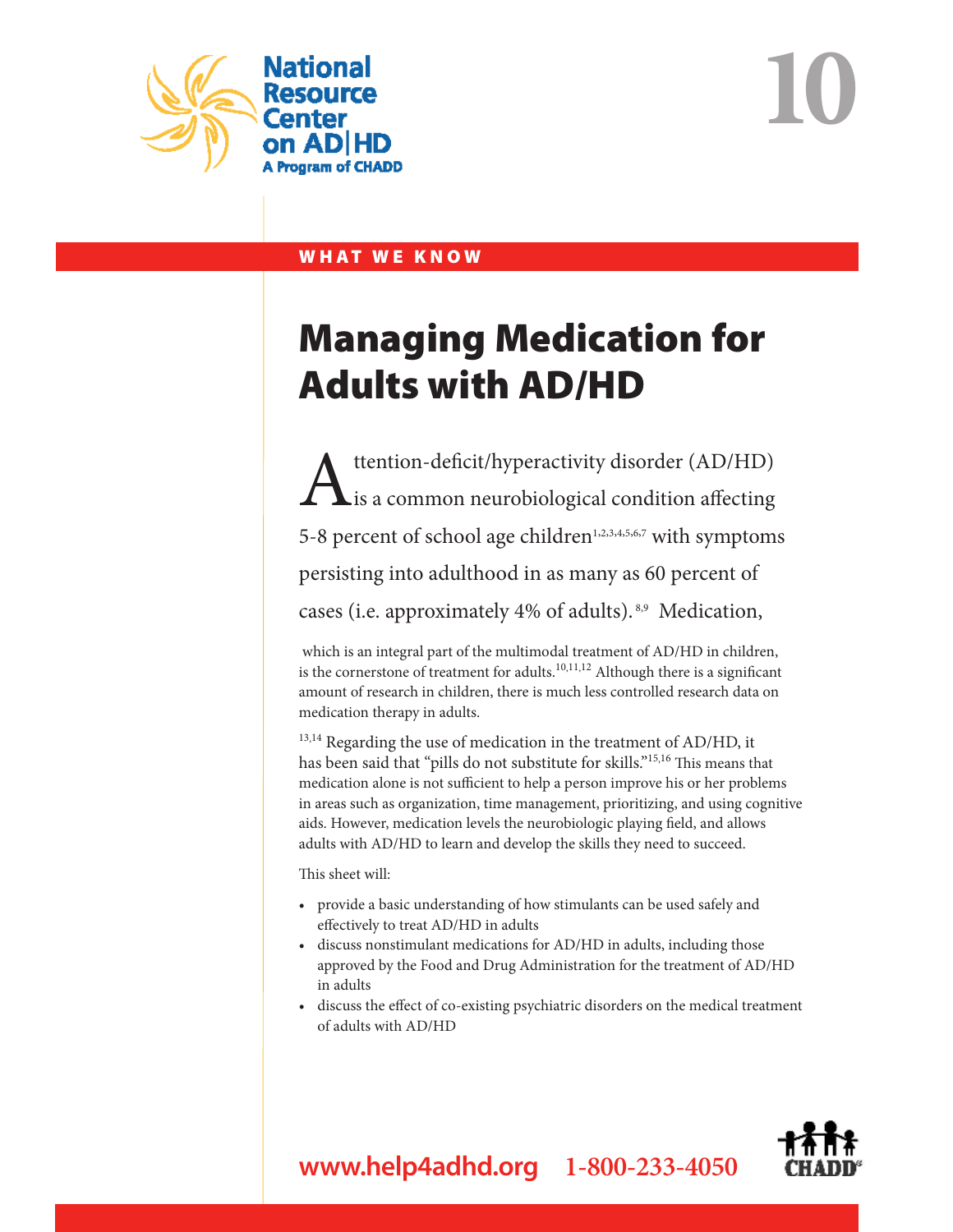#### How Medication Works

Medications that most effectively improve the core symptoms of AD/HD seem to primarily and directly affect certain neurotransmitters (brain molecules that facilitate the transmission of messages from one neuron [brain cell] to another). The neurotransmitters involved are dopamine and norepinephrine. Both neurotransmitters appear to play a role in the attentional and behavioral symptoms of AD/HD. However, the exact contribution of each neurotransmitter to each type of symptom is not known. Similarly, one cannot predict which medication, with its own specific actions on the individual neurotransmitters, will result in the best clinical response for a particular person.<sup>17,18,19</sup>

#### Psychostimulants

Psychostimulants continue to be first line medications for the treatment of AD/HD in adults as well as children and adolescents.20 To date, none of the psychostimulants are approved by the Food and Drug Administration (FDA) for the treatment of AD/HD in adults and so are routinely prescribed off label. The two stimulants most commonly used, methylphenidate (MPH) and amphetamines (AMP), are regulated as Schedule II drugs by the Drug Enforcement Administration because they have a potential for abuse when not used as prescribed by a medical professional.

Several factors contribute to an adult's response to stimulant medication:

**Dose.** Recent controlled studies indicate that the clinical response of adults with AD/HD to  $MPH<sup>21</sup>$ and mixed amphetamine salts  $(Adderall)^{22}$  is doserelated. So, within the therapeutic range, higher doses may produce a better individual response as long as the medication is tolerated. Lower and inconsistent response rates seen in early controlled studies were due to low doses of medication, inconsistent diagnostic criteria, and a lack of control for co-existing psychiatric conditions.23 Recent short-term controlled studies using relatively high doses of stimulants have demonstrated the efficacy of the stimulants (MPH, $^{24}$  Adderall, $^{25}$  and Adderall XR)26,<sup>27</sup> in about 70% of adults. Underdosing stimulant medication in adults can result in decreased effectiveness.28,<sup>29</sup>

- **Blood Levels.** The level of medication in the blood varies from person to person, and blood levels alone do not seem to directly correlate with clinical response.
- • **Changes in Blood Levels.** There is some evidence to indicate that the clinical response is, in part, related to the rate of increase or decrease of the blood levels of the medicine. As the blood levels of the stimulants

 **" … medication levels the neurobiologic playing field, and allows adults with AD/HD to learn and develop the skills they need to succeed."** 

fall, a rebound or recurrence of the original AD/HD symptoms may take place. In some cases, the rebound may involve even more intense symptoms including significant irritability.<sup>30,31,32</sup>

Studies have demonstrated the short-term safety of stimulants. Preliminary results from a long-term controlled study of adults taking MPH demonstrated continued efficacy and safety over six months.<sup>33,34</sup> As with all medication therapy, the doctor (or other medical professional) and the individual must work together to find a medication with characteristics that fit the needs of the individual.

#### Frequently Asked Questions About Psychostimulants

**Q. When an adult has been diagnosed with AD/HD and decides to seek medical treatment, should the person try MPH or AMP first?**

**A.** At this stage of our knowledge, there is no scientific basis for choosing one type of stimulant over the other for a given individual who has not yet tried either. Because MPH and AMP affect dopamine and norepinephrine somewhat differently, it is reasonable to assume that they would also affect people differently.

Both MPH and AMP block the reuptake of dopamine and norepinephrine and increase their levels in the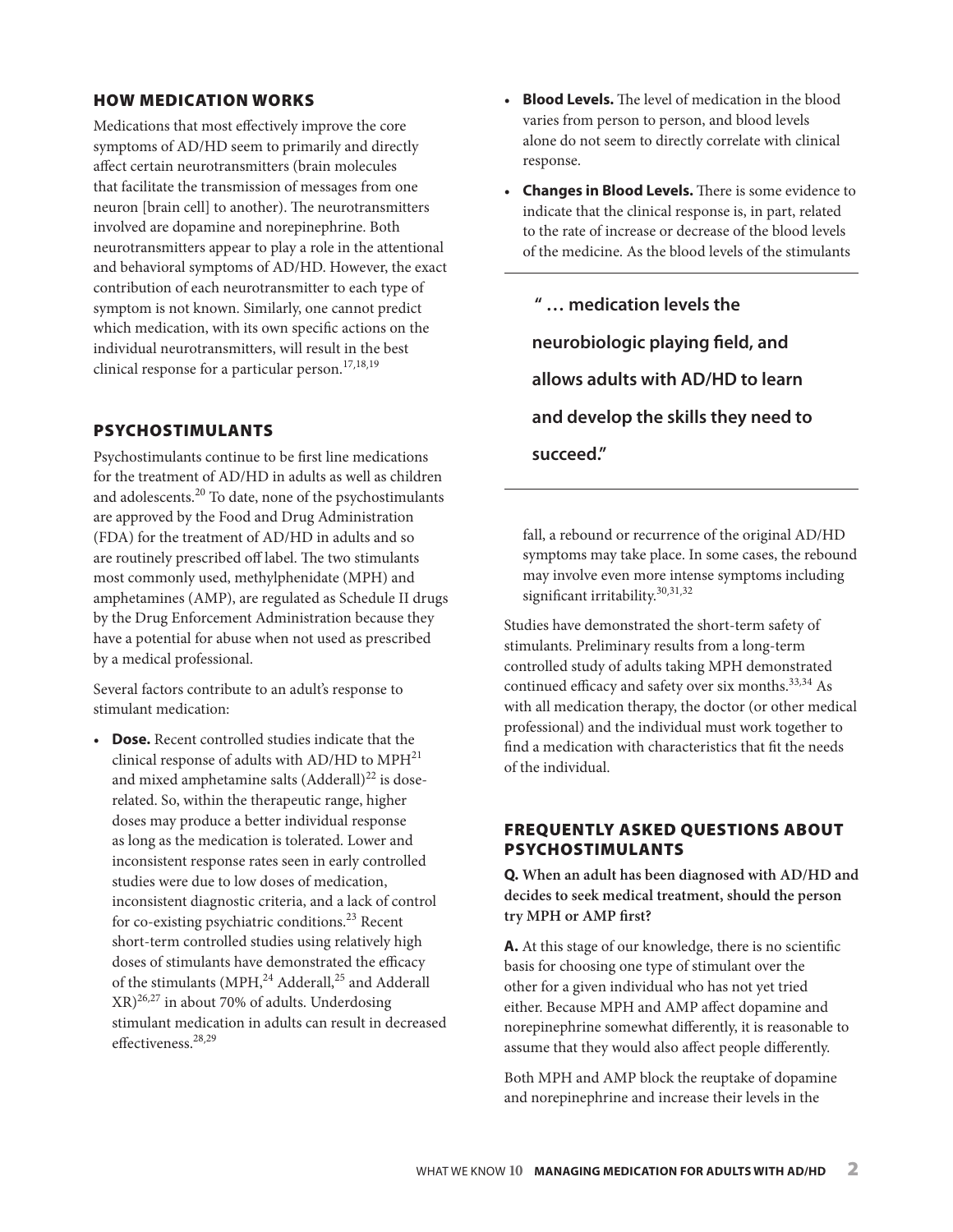synapse (space where the brain cells connect). AMP also increases the level of dopamine and norepinephrine in the synapse through another mechanism in the presynaptic (pre-connection) brain cell.<sup>35,36</sup>

After an unsuccessful treatment attempt with one family of stimulants (MPH or AMP), an attempt with the other is warranted.<sup>9</sup> Because MPH and AMP have different mechanisms of action, combining MPH and AMP may be useful in a person who does not respond to either type alone.<sup>37,38</sup>

#### **Q. Are adults who take psychostimulant medications more likely to have substance abuse problems?**

**A.** No. Generally, the stimulants are well tolerated in therapeutic doses without any abuse. There is no evidence to substantiate the fear that stimulant use leads to substance abuse or dependence. On the contrary, studies indicate that successful treatment of AD/HD with stimulants lowers the chances of substance use disorders, compared to adults with untreated AD/HD.  $^{39,40,41}$ 

Adults with AD/HD who have a co-existing substance use disorder and are actively using sometimes abuse psychostimulants. Generally, the active substance use disorder needs to be treated before the co-existing AD/ HD can be treated. In this case, it may be advisable not to use a psychostimulant for the treatment of AD/HD. For people with a recent history of substance use but no current use, deciding to use stimulant medication needs to be dealt with on a case-by-case basis. Certain extended release preparations are less likely to be abused,

#### **"Psychostimulants continue to**

#### **be first line medications for the**

**treatment of AD/HD in adults…"** 

like Concerta (a recent extended release preparation of MPH with an osmotic delivery system that cannot be crushed and used other than as prescribed orally).

Q. What are the possible side effects of stimulant use in adults with AD/HD?

A. Side effects of stimulant use in adults are generally not severe. For MPH, one controlled study showed side effects such as insomnia, headaches, anxiety, loss of appetite, weight loss (but less weight loss than is seen in children), and some cardiovascular effects. $42$ 

 The cardiovascular effects in those with normal blood pressure include increases in blood pressure (systolic and diastolic increases of about 4 mm Hg) and increases in heart rate (less than 10 beats per minute). $43,44$  No long-term controlled studies of cardiovascular effects have yet been published. Likewise, there are no studies on the effects of stimulants in people with borderline hypertension (high blood pressure) or with hypertension that is controlled by medication. Regular monitoring of blood pressure is generally recommended in adults with or without AD/HD.

#### Methylphenidate (MPH)

In a controlled MPH study of adults with AD/HD, 78 percent experienced a therapeutic response with an average dose of 0.92mg/kg/day split into three daily doses. The most common side effects were loss of appetite, insomnia and anxiety.45,<sup>46</sup> Preliminary results of a recent unpublished long-term (six-month), controlled study demonstrated MPH's efficacy in almost 75 percent of adults with  $AD/HD<sup>47,48</sup>$ 

#### Immediate Release MPH

The immediate release preparations of MPH are a mixture of the mirror-image molecules (d and l isomers) in a 1 to 1 ratio. They are available as Ritalin, Metadate, Methylin, and generic MPH. The formulations are shortacting and last up to three or four hours. The d isomer, which is the active MPH isomer, has been isolated and released as Focalin. It lasts about as long as or possibly slightly longer than the others. $49,50$ 

#### Extended or Sustained Release MPH

Older first generation sustained release preparations, which contain a wax matrix, do not have an immediate release portion and the release of the sustained portion is somewhat irregular. These medications include Ritalin SR, Metadate ER and Methylin ER.<sup>51,52</sup>

The new second generation extended release MPH preparations include Concerta, Metadate CD and Ritalin LA. So far, there are no controlled efficacy studies of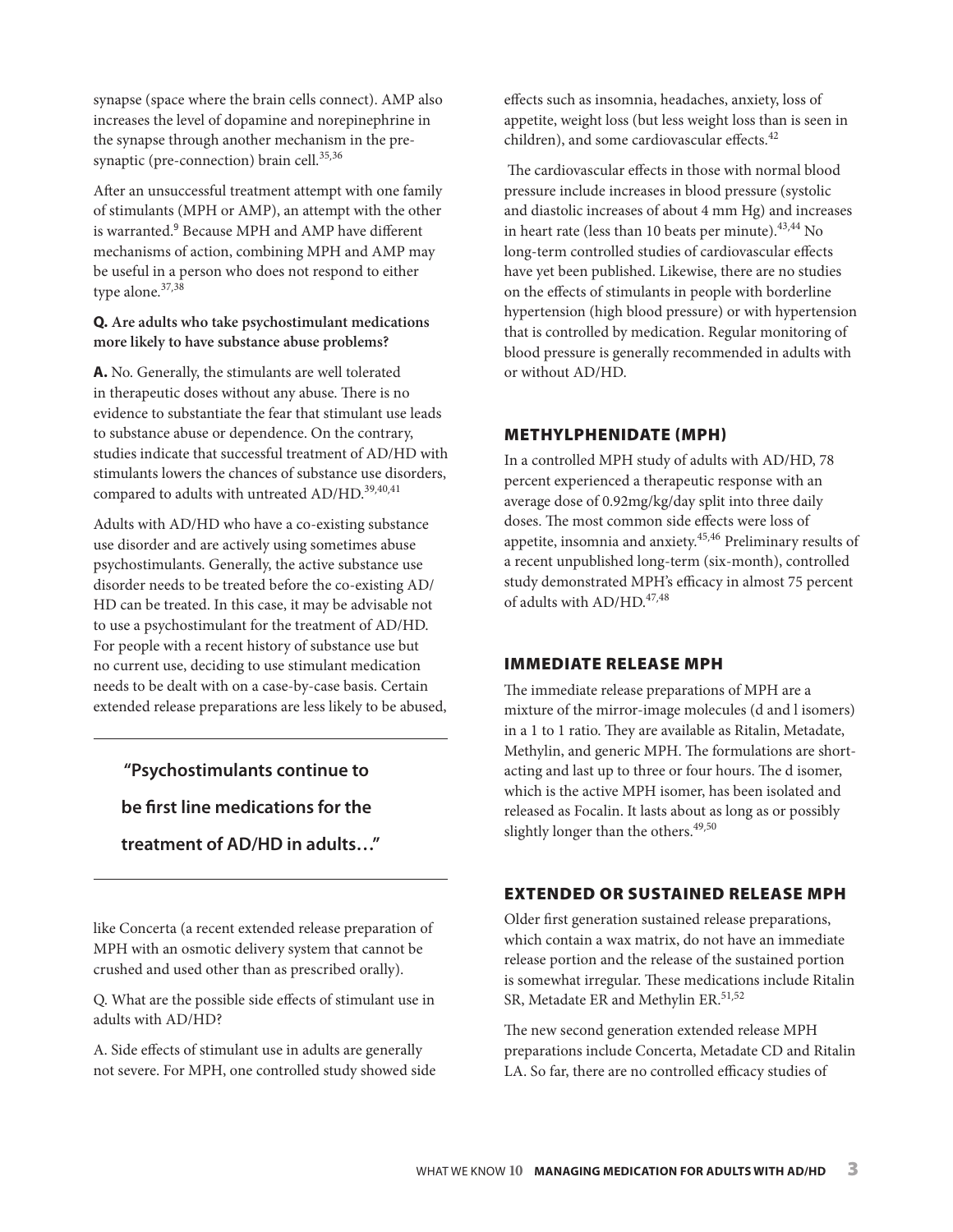these three products in adults, and none is yet approved by the FDA for the treatment of AD/HD in adults.<sup>53,54,55</sup>

These newer extended release MPH preparations (as well as the newer extended release AMP preparation mentioned below) differ from each other in several ways:

- • The way MPH is released and how it works in the body.
- The amount of stimulant that is released immediately and the amount that is in the extended release portion.
- • Whether the extended release portion is released all at once (for example, four hours after the immediate release portion) or gradually and continuously over a certain period of time.
- • Under some circumstances, premature release of the extended release portion. For example, for a given total dose, one extended release stimulant preparation could have a more gradual onset and last longer than the others; another could have a bigger initial effect but not last as long.

There are no published controlled data in adults that use accurate and frequent measures of medication efficacy over time.56,57,58,59,60,<sup>61</sup> The reader is referred to Table 1 for a detailed comparison.

#### Amphetamine (AMP)

#### **Immediate Release Preparations of AMP**

One of the immediate release preparations is d-amphetamine (Dexedrine and Dextrostat), which contains the d isomer and lasts about 4 hours clinically. A recent short-term, controlled study showed the efficacy of d-amphetamine in adults with AD/HD, with weight loss being the only significant side effect. $62$ 

There is also an immediate release preparation of mixed amphetamine salts that contains both the d and l mirrorimage molecules of amphetamine in a 3 to 1 ratio. The preparation has been released as Adderall and mixed amphetamine salts (generic), and lasts about 4-6 hours. In a recent controlled study, Adderall was efficacious in about 70% of adults with AD/HD who had an average total dose of 54 mg with twice daily dosing. Adderall was well tolerated with only two significant side effects:

loss of appetite and agitation. Adults also experienced insomnia.<sup>63</sup>

Since both of the mirror-image isomers of AMP are active but have different effects, 64,65,66,67 Dexedrine and Dextrostat (the d-AMP preparations) will likely have a different therapeutic effect than Adderall or mixed amphetamine salts (3 to 1 mixture of both d and l AMP isomers).68,<sup>69</sup>

However, there are no controlled studies comparing the two types of amphetamine medication in adults.

#### **Extended or Sustained Release AMP**

There are no controlled data on the use of older first generation sustained release preparations of the d-amphetamine isomer in adults. This preparation is available as Dexedrine Spansules and dextroamphetamine sulfate sustained release capsules (generic).

The newer second generation extended release AMP mixed salt preparation has d and l isomers in a 3 to 1 ratio (Adderall XR).<sup>70</sup> Preliminary unpublished results of a multi-center controlled adult study of once daily Adderall XR indicate efficacy in about 70% of adults with symptom improvement that was dose dependent. The most commonly reported side effects were dry mouth, decreased appetite, insomnia, and headache.<sup>71,72</sup> During the first 10 months of a 24-month, open label (noncontrolled) study of Adderall XR, adults in the study tolerated the medication and experienced improvement in symptoms.73,<sup>74</sup> The reader is referred to Table 2 for details of the AMP preparations.

#### Methamphetamine HCL

Methamphetamine hydrochloride (brand name Desoxyn) is a central nervous stimulant and is also approved by the FDA for the treatment of ADHD. Because it can be abused or lead to dependence, it is classified as a controlled substance. This medication is not commonly prescribed, except in rare circumstances.

#### Other Stimulant Treatment **CONSIDERATIONS**

Matching the characteristics of the various extended release stimulants with the needs of the adult requires both a knowledge of these medications as well as an understanding of the specific needs of the adult with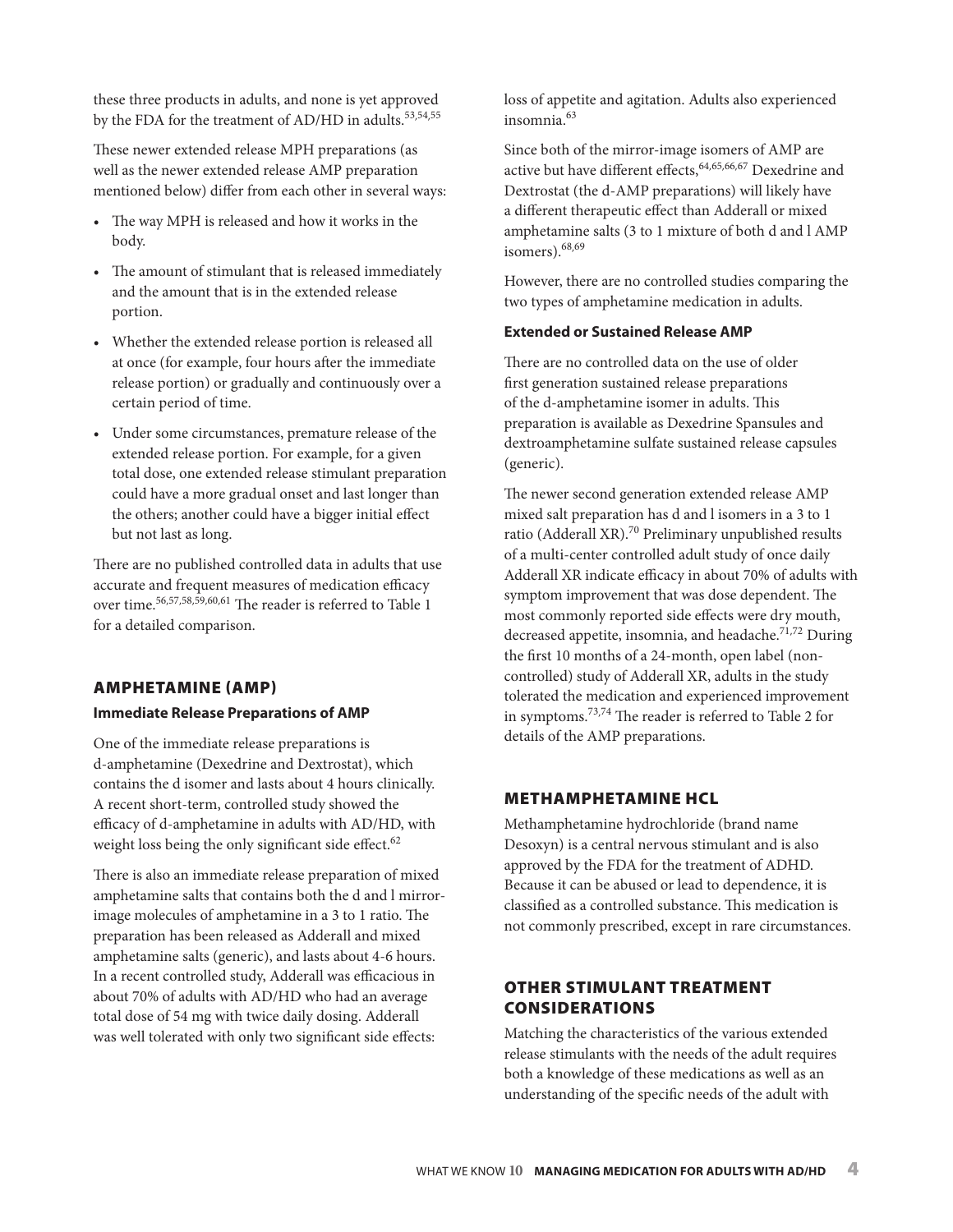# Table 1 Methylphenidate Medications Used for the Treatment of AD/HD in Adults

|                                                                                       | $\%$<br><b>Immediate</b> | % Extended<br><b>Release (ER)</b><br>or Sustained | <b>Characteristics</b>                                                                                   |                                                        |                                              |
|---------------------------------------------------------------------------------------|--------------------------|---------------------------------------------------|----------------------------------------------------------------------------------------------------------|--------------------------------------------------------|----------------------------------------------|
| <b>Category of Release</b>                                                            | <b>Release (IR)</b>      | <b>Release (SR)</b>                               | of ER or SR                                                                                              | <b>Approx. Duration</b><br>of Action (hours)           | <b>Approx. Target</b><br><b>Dosage Range</b> |
| <b>Immediate release</b><br>preparations                                              |                          |                                                   |                                                                                                          |                                                        |                                              |
| Methylphenidate<br>· d & l isomers, 1/1<br>· Ritalin, Metadate,<br>Methylin, generics | 100%                     | 0%                                                |                                                                                                          | 3-4 (ref. 4)<br>3-6 (ref. 22)                          | 1-2 mg/kg/day                                |
| D-Methylphenidate or<br>Dexmethylphenidate<br>• Focalin                               | 100%                     | 0%                                                |                                                                                                          | $3-6$                                                  | 0.5-1 mg/kg/day                              |
| <b>Sustained release</b><br>preparations<br>(older delivery<br>systems)               |                          |                                                   |                                                                                                          |                                                        |                                              |
| Methylphenidate<br>· d & l isomers, 1/1<br>· Ritalin SR, Metadate<br>ER, Methylin ER  | 0%                       | 100%                                              | • Waxy matrix<br>• Temperature<br>sensitive<br>• Erratic<br>continuous<br>release                        | 5-8 (ref. 22)<br>6-8 (ref. 4)<br>but erratic after 4-5 | 1-2 mg/kg/day                                |
| <b>Extended release</b><br>preparations<br>(newer delivery<br>systems)                |                          |                                                   |                                                                                                          |                                                        |                                              |
| Methylphenidate<br>· d & l isomers, 1/1                                               |                          |                                                   |                                                                                                          |                                                        |                                              |
| Concerta                                                                              | 22%                      | 78%                                               | • OROS: osmotic<br>delivery system<br>• Continuous<br>release                                            | 12 (ref. 22)                                           | 1-2 mg/kg/day                                |
| Metadate CD                                                                           | 30%                      | 70%                                               | • Beads<br>• Continuous<br>release                                                                       | 6-8 (ref. 22)                                          | 1-2 mg/kg/day                                |
| <b>Ritalin LA</b>                                                                     | 50%                      | 50%                                               | • Beads<br>• Pulsatile release<br>4 hours after IR<br>• If low acidity,<br>premature<br>release possible | 6-8 (ref. 22)                                          | 1-2 mg/kg/day                                |

Note: Two references, referred to as"ref. 4" and"ref. 22", are mentioned in Tables 1 and 2. The structures of Tables 1 and 2 are adapted from reference 22. The references from which information was adapted include 4, 22, 27, 28, 29, 30, 31, and 34.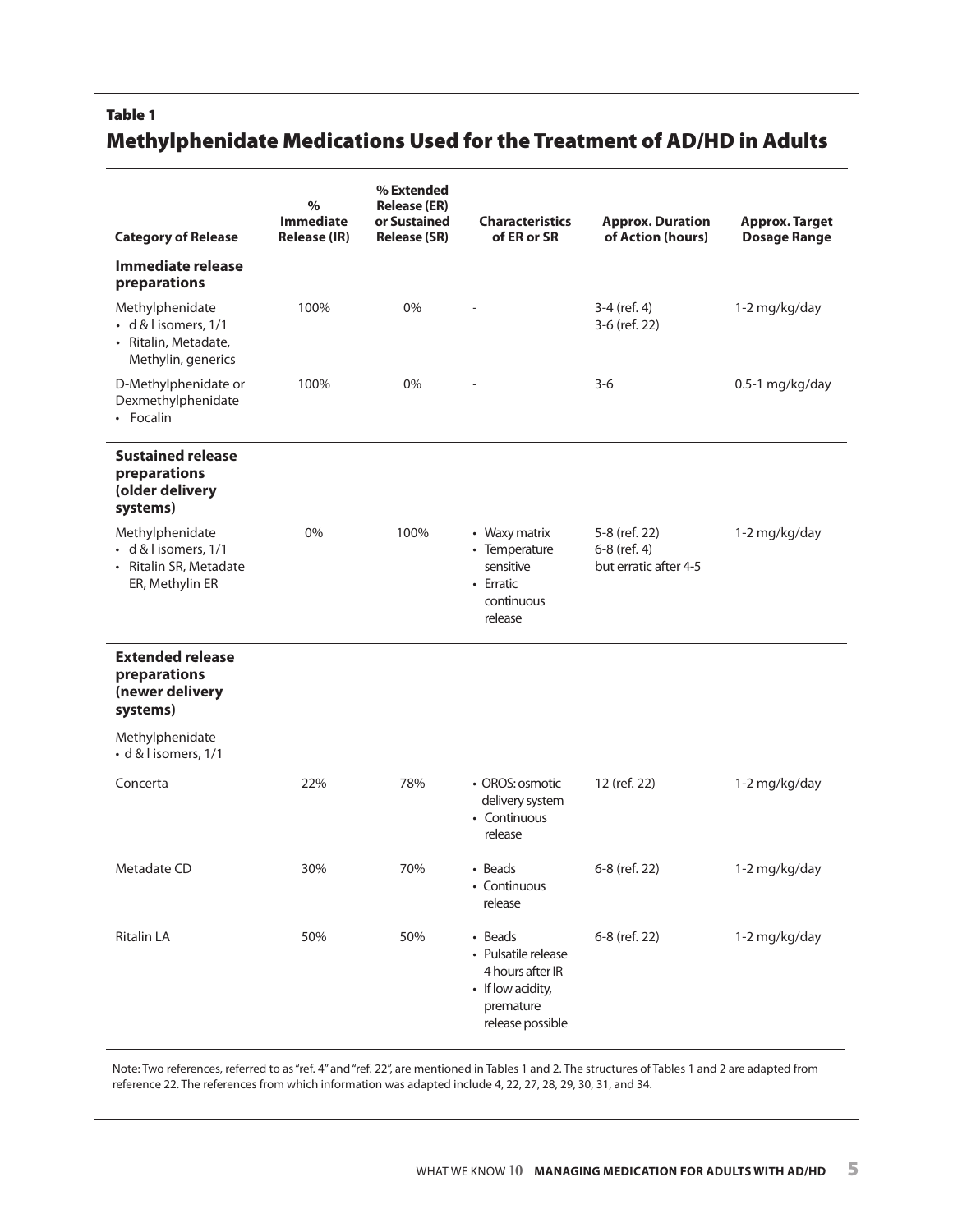### Table 2

# Amphetamine Medications Used for the Treatment of AD/HD in Adults

| <b>Category of Release</b>                                                                                       | $\%$<br><b>Immediate</b><br><b>Release (IR)</b> | % Extended<br><b>Release (ER)</b><br>or Sustained<br><b>Release (SR)</b> | <b>Characteristics</b><br>of ER or SR                                                                    | <b>Approx. Duration</b><br>of Action (hours) | <b>Approx. Target</b><br><b>Dosage Range</b> |
|------------------------------------------------------------------------------------------------------------------|-------------------------------------------------|--------------------------------------------------------------------------|----------------------------------------------------------------------------------------------------------|----------------------------------------------|----------------------------------------------|
| Immediate release<br>preparations                                                                                |                                                 |                                                                          |                                                                                                          |                                              |                                              |
| D-Amphetamine<br>• Dexedrine, Dextrostat                                                                         | 100%                                            | $0\%$                                                                    |                                                                                                          | 4-6 (ref. 22)<br>5-6 (ref. 4)                | 0.5-1 mg/kg/day                              |
| D, L-Amphetamine<br>.3/1<br>• Adderall, generic<br>mixed amphetamine<br>salts                                    | 100%                                            | $0\%$                                                                    |                                                                                                          | 4-6 (ref. 22)<br>6-8 (ref. 4)                | 0.5-1 mg/kg/day                              |
| <b>Sustained release</b><br>preparations<br>(older delivery<br>systems)                                          |                                                 |                                                                          |                                                                                                          |                                              |                                              |
| D-Amphetamine<br>• Dexedrine<br>Spansules, generic<br>dextroamphetamine<br>sulfate sustained<br>release capsules | 40%                                             | 60%                                                                      | • Beads<br>• Continuous<br>release                                                                       | 6-8 (ref. 22)<br>8-10 (ref. 4)               | 0.5-1 mg/kg/day                              |
| <b>Extended release</b><br>preparations<br>(newer delivery<br>systems)                                           |                                                 |                                                                          |                                                                                                          |                                              |                                              |
| D, L-Amphetamine<br>$\cdot$ 3:1<br>• Adderall XR                                                                 | 50%                                             | 50%                                                                      | • Beads<br>· Pulsatile release 4<br>hours after IR<br>• If low acidity,<br>premature<br>release possible | $10 - 12$                                    | 0.5-1 mg/kg/day                              |

Note: Two references, referred to as"ref. 4" and"ref. 22", are mentioned in Tables 1 and 2. The structures of Tables 1 and 2 are adapted from reference 22. The references from which information was adapted include 4, 22, 27, 28, 29, 30, 31, and 34.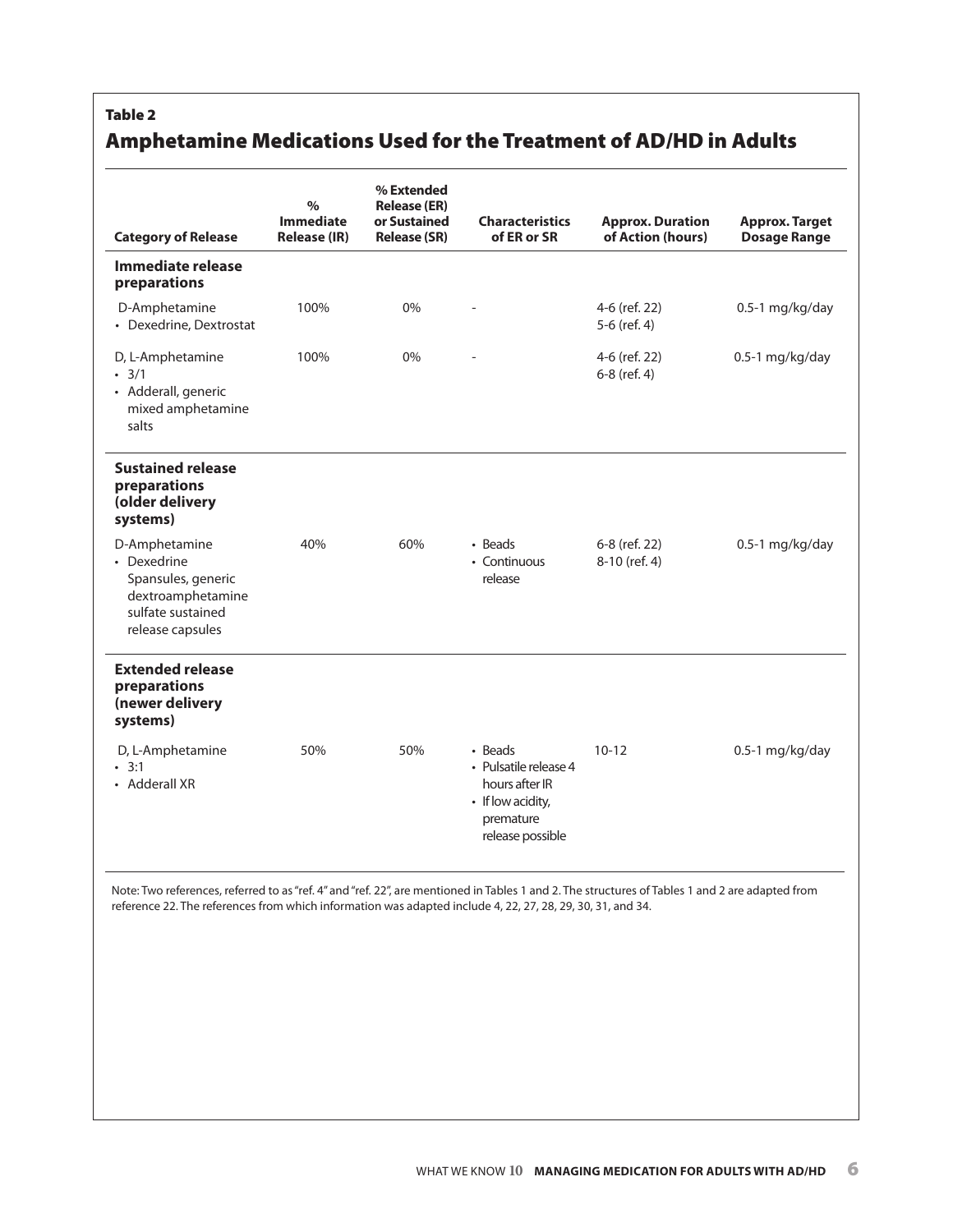AD/HD and how these needs change over time. It is often useful for the prescribing professional and adult to chart the adult's needs and individual response to the medication. Fine tuning may require changing the amount and/or timing of the dosing, changing the extended release stimulant to one with different characteristics, or adding an immediate release preparation at the beginning, middle or end of the extended release preparation's action. For example, if an adult has a business meeting later in the day or after dinner, he or she could take the extended release medication later than usual or add an immediate release dose or two late in the day.

Further consideration needs to be given to the effect of a high fat meal on blood levels of the medication. Generally, such a meal tends to delay the onset of the medication's clinical effects.75,76,77,78,79,<sup>80</sup> In addition, a recent study indicated that after a high fat breakfast, the blood levels of AMP associated with Adderall XR were significantly reduced over the first eight hours, in contrast to the MPH levels associated with Concerta, which were not reduced. However, the clinical significance of these findings is not yet known.<sup>81</sup>

#### Pemoline (Cylert)

Pemoline (Cylert) is another psychostimulant that has been used over the years with good to moderate clinical responses. However, because of infrequent but potentially severe and even life threatening liver damage, the use of pemoline in both adults and children has decreased significantly. It is not considered a first line treatment, as its use continues to be highly problematic.82,83,<sup>84</sup>

#### Nonstimulant Medications

With the exception of atomoxetine (Strattera), which will be discussed below, non-stimulant medications have generally been considered second line medications. They have been used in people who have an incomplete response or no response to stimulants, cannot tolerate stimulants, or have certain co-existing psychiatric conditions.

#### **Atomoxetine (Strattera)**

Atomoxetine (Strattera) was recently approved by the FDA for the treatment of AD/HD in children, adolescents and adults. It is a potent selective norepinephrine reuptake inhibitor. It is the first

nonstimulant medication to be approved by the FDA for the treatment of AD/HD and the first medication of any kind specifically approved for the treatment of AD/HD in adults.85 It lacks the abuse potential of stimulants, and since it is not a controlled Schedule II drug, atomoxetine can be prescribed with refills and on the phone.

Atomoxetine was approved for once or twice daily dosing, but so far there is only published controlled data in adults on twice a day dosing.<sup>86</sup>

While the effects of stimulants are almost immediate, atomoxetine takes longer to produce a response. In terms of its effectiveness, a preliminary open label study in children indicated that its effectiveness might be similar to that of stimulants. $87$  It may be useful in adults with AD/HD and co-existing depression and/or anxiety, but controlled data is not yet available for atomoxetine's efficacy in this population.

It is not clear what atomoxetine's role in the treatment of adult AD/HD will eventually be. It certainly looks very promising and will likely either be another first line medication, like psychostimulants, or a first second line medication after stimulants.

In controlled studies of adults, atomoxetine was associated with cardiovascular side effects including increased heart rate of five beats per minute and an increase in blood pressure of 3 mm Hg for systolic and 1 mm Hg for diastolic blood pressure. No controlled studies comparing the cardiovascular effects of atomoxetine and of stimulants have yet been published. Atomoxetine use has not been seen with the cardiac side effects associated with tricyclic antidepressants. Other side effects can include dry mouth, insomnia, nausea, constipation, decreased appetite, dizziness, decreased libido, erectile disturbance, and urinary retention, hesitation or difficulty.<sup>88</sup> Atomoxetine may lead, in rare cases, to severe liver injury resulting in liver failure if not stopped immediately on finding any liver effects (itching, dark urine, right upper quadrant tenderness or unexplained "flu-like" symptoms).

In a long-term, open label study of atomoxetine, twothirds of adults with AD/HD continued to have a positive therapeutic response through an average of 34 weeks. 89,90,91

#### **Atomoxetine With Other Medications**

Atomoxetine is metabolized (broken down) in the liver by the CYP2D6 enzyme. Drugs that inhibit this enzyme, such as fluoxetine, paroxetine and quinidine, can inhibit this enzyme and slow the metabolism of atomoxetine.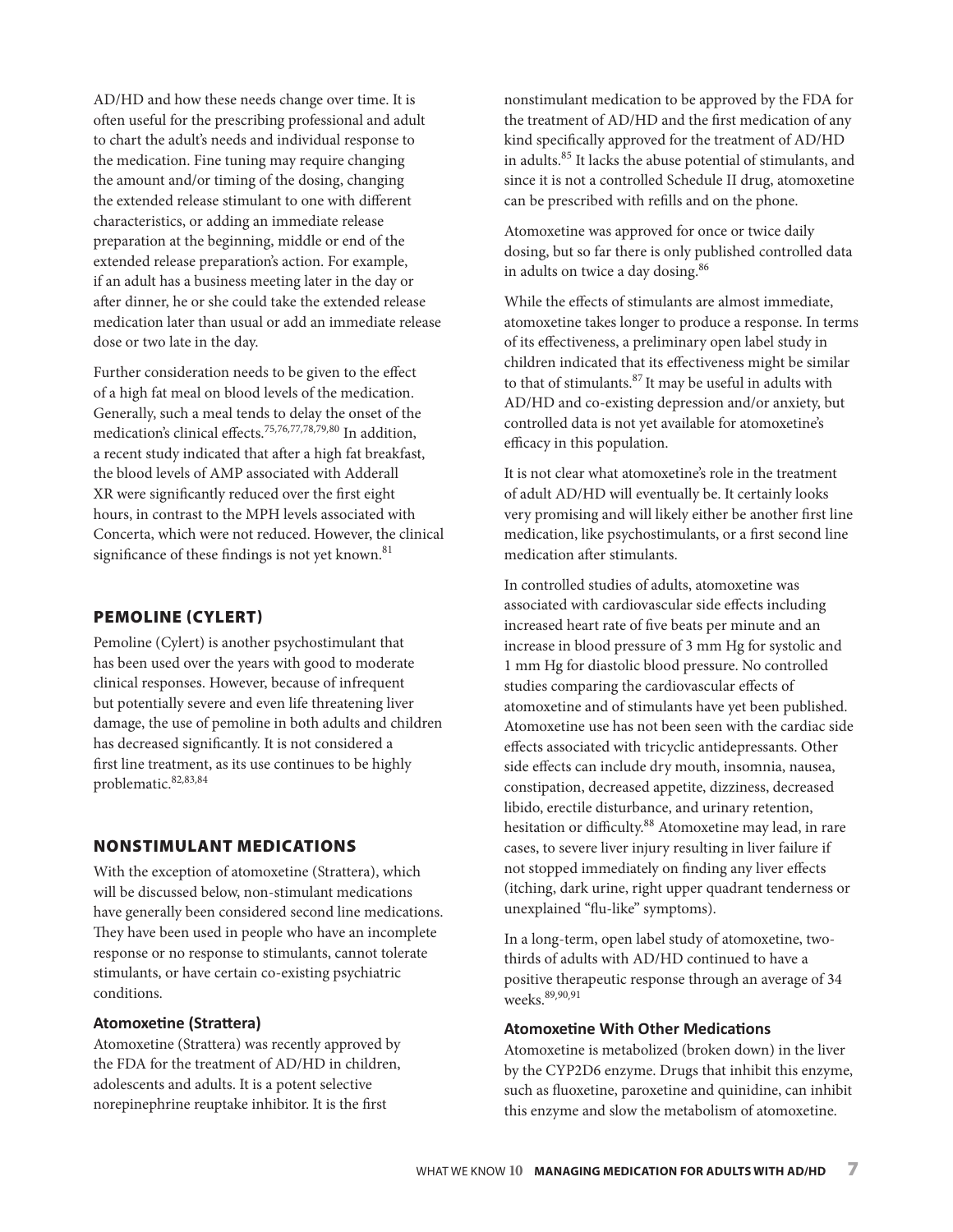Decreasing the dosage of atomoxetine may be necessary when the person is taking these medications. Atomoxetine (as with the stimulants and TCAs) should not be taken with a mono-amine oxidase inhibitor (MAOI) or within two weeks of discontinuing a MAOI. Likewise, treatment with a MAOI should not be initiated within two weeks of discontinuing atomoxetine.<sup>92</sup>

#### Antidepressants

Antidepressants that have a direct effect of increasing the neurotransmitter norepinephrine (but not serotonin as in the selective serotonin reuptake inhibitors [SSRIs] like fluoxetine) appear to have a positive effect on the core symptoms of AD/HD. None of the antidepressants has been approved by the FDA for the treatment of AD/ HD in children, adolescents or adults; such treatment is considered off-label.<sup>93</sup>

#### **Tricyclic Antidepressants (TCAs)**

Desipramine (Norpramine) and nortriptyline both inhibit norepinephrine reuptake significantly. Both moderately reduce the core symptoms of AD/HD in adults. The TCAs show negligible risk of abuse, have once daily dosing with 24 hour coverage, and are efficacious in those with co-existing anxiety and depression. However, it takes several weeks before a positive clinical effect, which is generally less robust than that of the stimulants, is seen. They are associated with potentially serious side effects including cardiac problems and possible death by overdose.<sup>94,95,96,97</sup>

#### **Mono-amine Oxidase Inhibitors (MAOI)**

MAOIs help AD/HD by blocking the metabolism (breakdown) of norepinephrine and dopamine. There are no controlled studies on the treatment of AD/HD in adults with MAOIs. The use of MAOIs requires strict adherence to a special diet to prevent a hypertensive crisis (massive, acute rise in blood pressure). The MAOIs, therefore, may have only limited usefulness in treating adults with treatment-resistant, non-impulsive AD/HD symptoms with co-existing depression and anxiety.98,99,<sup>100</sup>

#### **Bupropion (Wellbutrin)**

Bupropion is an atypical antidepressant that increases dopamine and norepinephrine levels. It has a "moderate" response in adults with AD/HD, but the effect is not

considered as large as the effect of stimulants and may take several weeks to develop. When co-existing bipolar disorder is present, buproprion may result in less mood instability than TCAs. Presently, it must be dosed twice daily, but there is a once daily dose set to appear soon. It may be associated with a higher than average rate of drug-induced seizures if given in excessively high doses or to those with a history of seizures or bulimia.101,102,103,104,105,<sup>106</sup>

#### **Venlafaxine (Effexor)**

Venlafaxine blocks the reuptake of both norepinephrine and serotonin. Although there are no controlled studies of venlafaxine use in adults with AD/HD, several non-controlled studies show some encouraging results. It may have a role in treating AD/HD with co-existing depression and/or anxiety. Side effects of higher doses of venlafaxine may include increases in blood pressure, so blood pressure monitoring is recommended.107,108,109,110,<sup>111</sup>

#### Antihypertensive Agents

Clonidine (Catapres) and guanfacine (Tenex, Intuniv) are alpha-2 and alpha-2a noradrenergic agents, respectively, that may indirectly affect dopamine by first affecting norepinephrine. Although they have been used to help children who have AD/HD with hyperactive and aggressive symptoms, their use in adults has been generally minimal. A recent preliminary controlled study showed some efficacy of guanfacine in adults with AD/HD. However, sedation and hypotensive effects as well as potential hypertensive rebound are issues of concern.112,113,114,<sup>115</sup>

#### Wake-promoting Agent

Modafinil (Provigil) is approved by the FDA for the treatment of narcolepsy. Its main effect appears to be indirect activation of the frontal cortex rather than direct involvement in central dopamine and norepinephrine pathways. In a recent two week, controlled study of modafinil, 48% of adults responded favorably to the medication. Longer, controlled studies in adults are clearly needed. At this time, modafinil's utility may be limited to adults with AD/HD who do not respond to first line medications.<sup>116,117,118,119</sup>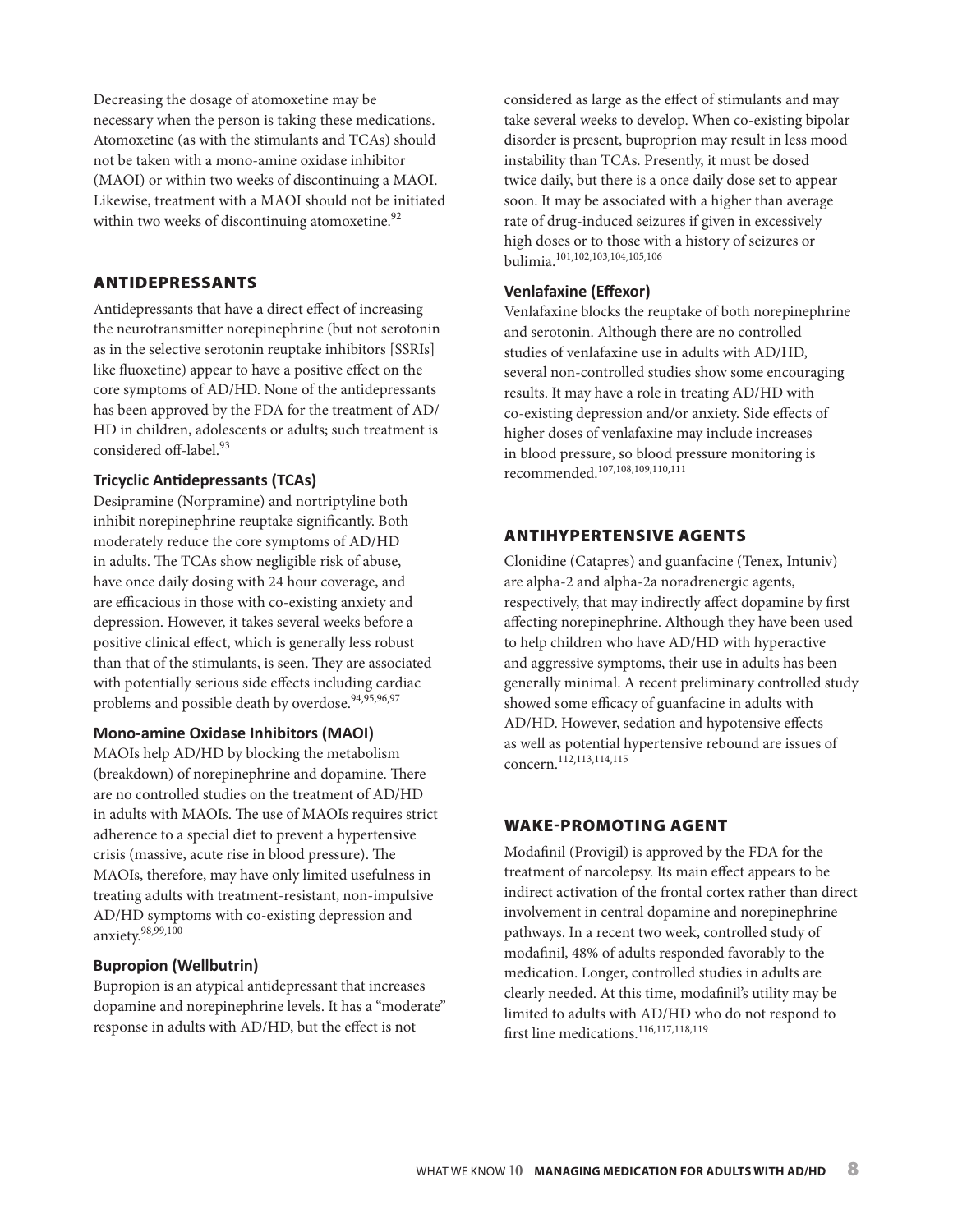#### Choosing a Medication

With or without a co-existing psychiatric disorder, the importance of matching the needs of the individual with the characteristics of the AD/HD medication cannot be overemphasized. To date, the stimulants have been considered first line medications for AD/HD. The process of choosing a medication should involve recognizing the negative side effects of a medication so that the risks and benefits can be adequately weighed in the decision. It is often useful to construct a daily timeline of the needs (both attentional and behavioral) of the adult.

For example, an adult who has severe AD/HD symptoms that threaten his/her job may also have difficulty controlling his/her hypertension. In this case, choosing a treatment for AD/HD that has a significant effect during the most crucial hours of the work day but does not destabilize the tentatively controlled hypertension will require knowledge of the medications' actions over time as well as their cardiovascular side effects.

#### Monitoring the Effects of Medication

Monitoring the effectiveness of medication over time is important and may require substantial effort. However, fine tuning of the timing and dosing of the medication can often improve the time-related clinical response. Sometimes the prescribing professional alone may fulfill these functions; sometimes an experienced therapist who is familiar with the adult can provide additional input to help maximize the effectiveness of the medicine.<sup>120</sup> Clinical adjustment may include adding other medications or adding or changing the psychosocial interventions, such as behavioral, cognitive or supportive psychotherapy, coaching, and tutoring.

#### Improving Functioning and Quality of Life

While improvement of the core symptoms of AD/HD is important and crucial, it is often not the only goal of treatment. Rather, improved functioning in the real world (being self-sufficient, having a better quality of life and being able to cope with the demands of daily life) may be the most important outcome for an adult with AD/HD. Recent controlled medication studies in adults with AD/HD have begun to track and measure these

functional improvements including psychosocial and quality of life functioning.121,122,123,124,<sup>125</sup>

Preliminary results of recent longer-term, open label studies with Adderall XR<sup>126,127</sup> and Strattera<sup>128,129,130</sup> have also become available. Future controlled, longterm medication studies in adults with AD/HD are needed to accurately measure the effect of medication on functioning in the workplace, college and interpersonal relationships.

#### Medication Therapy in Adults with AD/HD and Co-existing Psychiatric **DISORDERS**

Approximately two-thirds to three-quarters of adults with AD/HD will have at least one other psychiatric disorder during their lifetime.<sup>131</sup> These other disorders include antisocial personality disorder, anxiety disorders, depressive disorders, bipolar disorder, and substance use disorders (SUD). After diagnoses have been made, the clinician and adult should decide which diagnoses need to be treated and in what order.

There is no controlled research on medication therapy in adults with AD/HD and co-existing conditions. The treatment decisions of the medical professional and the individual will be guided by their previous therapeutic and clinical experience, extrapolations from others' clinical experiences, and a rational, empirical approach to the individual's clinical response.

Significant co-existing conditions are usually treated first, before AD/HD, especially if they cause more significant clinical and functional impairment and disturbance. This is particularly true with substance use disorders, severe depression and bipolar disorder, psychoses, and homicidal or suicidal ideation. It is important to consider how the AD/HD may be affected by medication for a co-existing disorder—both positive and negative, both helpful and harmful. For example, treating depression with bupropion may also help AD/ HD. On the other hand, some medications for major depression and bipolar disorder may actually worsen AD/HD symptoms. In an apparent middle case, the SSRIs (selective serotonin reuptake inhibitors), which by themselves do not appear to effectively treat AD/ HD symptoms directly, appear to be successful in the treatment of individuals who have co-existing depression and who are taking stimulants at the same time for AD/ HD.132,133,134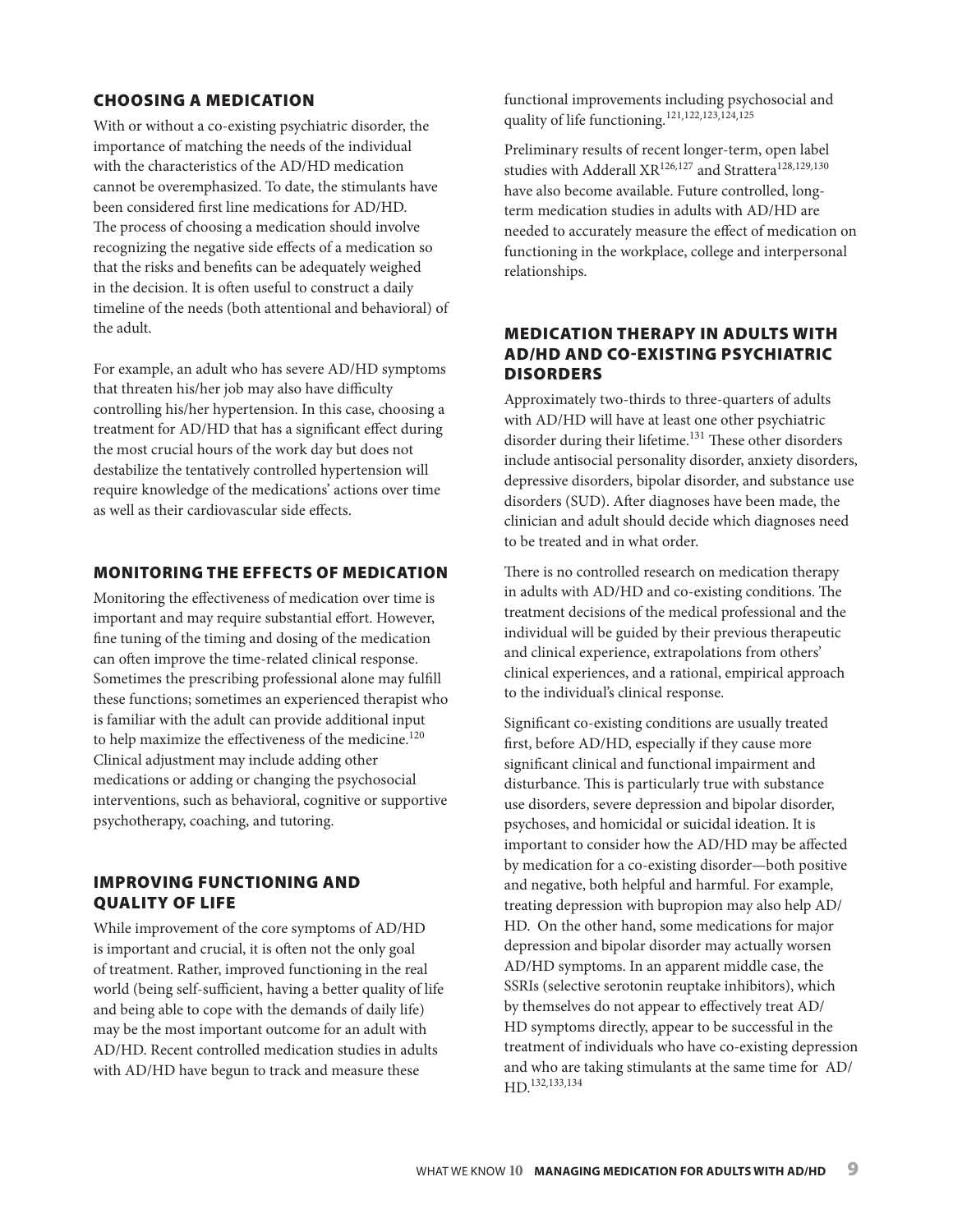It is also important to note that medications for AD/ HD may affect co-existing disorders. For example, psychostimulants may worsen an untreated anxiety or bipolar disorder. The risk of stimulant abuse is also greater in an adults with substance use disorder and are actively using. However, as previously mentioned, successful treatment of AD/HD tends to decrease the chances of a person with AD/HD eventually developing a SUD.135,136,<sup>137</sup>

Some nonstimulant treatments of AD/HD may simultaneously and adequately treat the co-existing disorder along with the AD/HD. For example, an antidepressant (TCA, bupropion, venlafaxine) may effectively treat co-existing depression and AD/HD, and similarly, a TCA or venlafaxine may successfully treat coexisting anxiety and AD/HD. The use of atomoxetine in treating a co-existing depression and/or anxiety disorder is promising, but there are no data from controlled adult studies.

#### **CONCLUSION**

As awareness of AD/HD's persistence and consequences throughout the lifespan has increased, so has the desire for successful treatment in adulthood. Medication continues to be a mainstay of treatment for AD/ HD. Psychostimulants continue to be the first line medications. The newest addition is atomoxetine, the first nonstimulant to be approved by the FDA for the treatment of AD/HD and the first to be approved for treatment in adults with AD/HD. Atomoxetine also shows promise to be a first line medication. Many other nonstimulant treatments are available and their roles in the medication therapy of adult AD/HD are continually assessed. Addressing co-existing psychiatric disorders needs to be part of the decision-making process with adults with AD/HD.

#### **REFERENCES**

1. American Psychiatric Association (2000). *Diagnostic and statistical manual of mental disorders: DSM IV* (4th ed., text, revision), Washington, D.C.: American Psychiatric Association.

2. Mayo Clinic. (2002). How Common is Attention-Deficit/ Hyperactivity Disorder? *Archives of Pediatrics and Adolescent Medicine* 156(3): 209-210.

3. Mayo Clinic (2001). Utilization and Costs of Medical Care for Children and Adolescents with and without Attention-Deficit/Hyperactivity Disorder. *Journal of the American Medical Association* 285(1): 60-66.

4. Surgeon General of the United States (1999). *Mental Health: A Report of the Surgeon General*. Rockville, MD: U.S. Department of Health and Human Services.

5. American Academy of Pediatrics (2000). Clinical practice guidelines: Diagnosis and evaluation of the child with attention-deficit/hyperactivity disorder. *Pediatrics*, 105, 1158- 1170.

6. Centers for Disease Control and Prevention (2003). Prevalence of diagnosis and medication treatment for attention-deficit/hyperactivity disorder. *Morbidity and Mortality Weekly Report* 54: 842-847.

7. Froehlich, T.E., Lanphear, B.P., Epstein, J.N., et al. Prevalence, recognition, and treatment of attention-deficit/hyperactivity disorder in a national sample of US children. *Archives of Pediatric and Adolescent Medicine* (2007), 161:857-864.

8. Faraone, S.V., Biederman, J., & Mick, E. (2006) The agedependent decline of attention-deficit hyperactivity disorder: A meta-analysis of follow-up studies. *Psychol Med* (2006), 36: 159-65.

9. Kessler, R.C., Adler, L., Barkley, R., Biederman, J., et al. The prevalence and correlates of adult ADHD in the United States: Results from the National Comorbidity Survey Replication. *Am Journal of Psychiatry* (2006), 163:724-732.

10. Prince, J., & Wilens, T. (2002). Pharmacotherapy of adult ADHD. In S. Goldstein & A. Ellison (Eds.), *Clinician's guide to adult ADHD* (pp. 165-186). New York: Academic Press.

11. Prince, J., & Wilens, T. (2002). Medications used in the treatment of AD/HD in women. In P. Quinn & K. Nadeau (Eds.), *Gender issues and AD/HD*. Silver Spring: Advantage Books.

12. Wilens, T., Spencer, T., & Biederman, J. (2002). A review of the pharmacotherapy of adults with attention-deficit/ hyperactivity disorder. *Journal of Attention Disorders*, 5, 189- 202.

13. Weiss, M., Hechtman, L.T., & Weiss, G. (1999). *AD/HD in Adulthood*. Baltimore, MD; Johns Hopkins University Press.

14. American Academy of Child and Adolescent Psychiatry. (2002). Practice parameter for the use of stimulant medications in the treatment of children, adolescents, and adults. *Journal of the American Academy of Child and Adolescent Psychiatry*, 41(Suppl. 2), 26-49.

15. Weiss, M., Hechtman, L.T., & Weiss, G. (1999). *AD/HD in Adulthood*. Baltimore, MD; Johns Hopkins University Press.

16. Murphy, K., & Barkley, R. (1996) Prevalence of DSM-IV symptoms of ADHD in adult licenced drivers: Impications for clinical diagnosis. *Journal of Attention Disorders*, 1, 147-161.

17. American Academy of Child and Adolescent Psychiatry. (2002). Practice parameter for the use of stimulant medications in the treatment of children, adolescents, and adults. *Journal of the American Academy of Child and Adolescent Psychiatry*, 41(Suppl. 2), 26-49.

18. Solanto, M.V. (1998). Neuropsychopharmacological mechanisms of stimulant drug action in attention-deficit hyperactivity disorder: a review and integration. *Behavioral Brain Research*, 94, 127-152.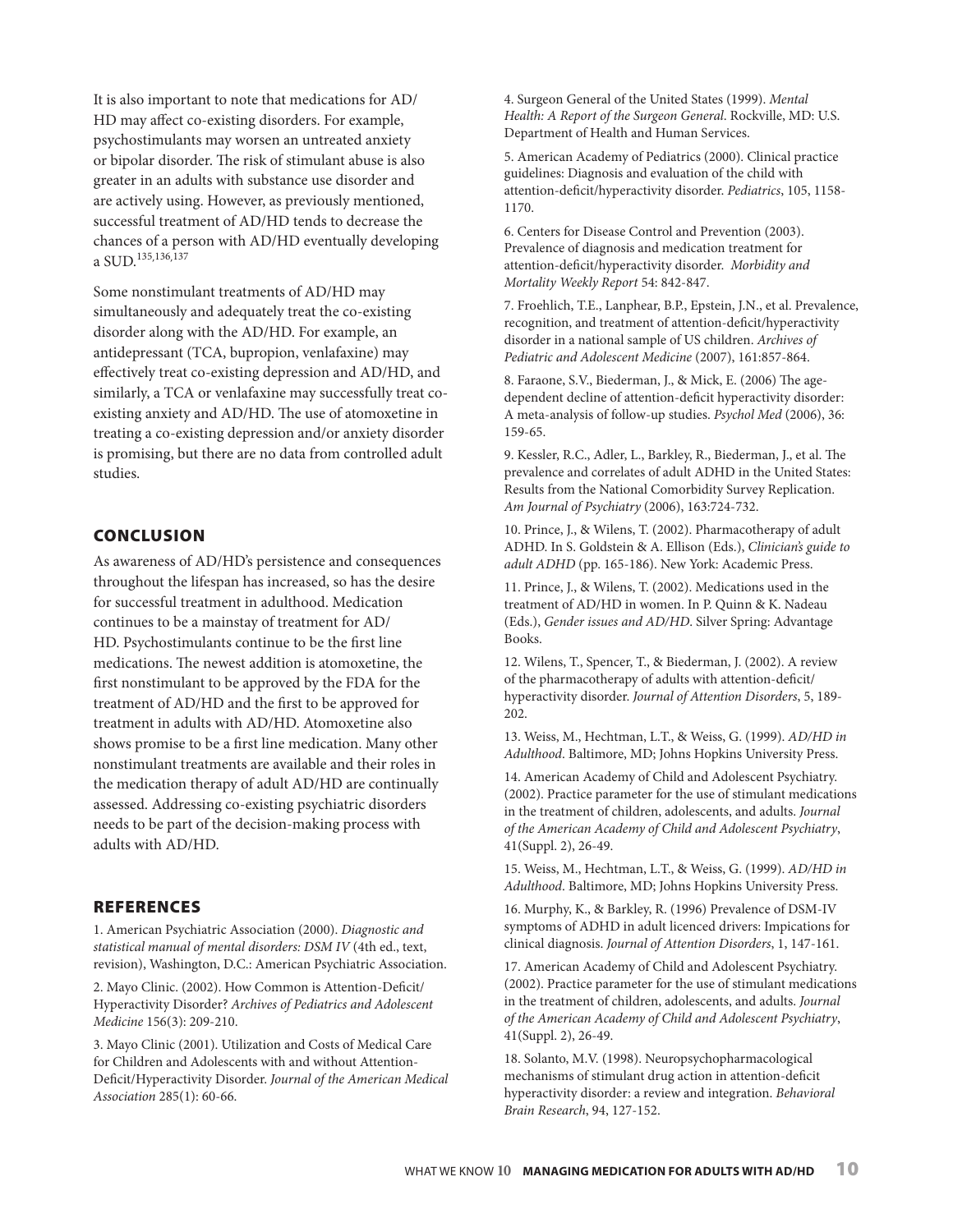19. Solanto, M.V., Arnsten, A.F.T., & Castellanos, F.X. (2002). The neuroscience of stimulant drug action in ADHD. In M.V. Solanto, A.F.T. Arnsten, & F.K. Castellanos (Eds.), *Stimulant drugs and ADHD: basic and clinical neuroscience* (pp. 355-379). New York: Oxford University Press.

20. American Academy of Child and Adolescent Psychiatry. (2002). Practice parameter for the use of stimulant medications in the treatment of children, adolescents, and adults. *Journal of the American Academy of Child and Adolescent Psychiatry*, 41(Suppl. 2), 26-49.

21. Spencer, T., Wilens, T., Biederman, J., Faraone, S.V., Ablon, J.S., & Lapey, K. (1995). A double-blind, crossover comparison of methylphenidate and placebo in adults with childhood-onset attention-deficit hyperactivity disorder. *Archives of General Psychiatry*, 52, 434-443.

22. Spencer, T., Biederman, J., Wilens, T., Faraone, S., Prince, J., Gerard, K., et al. (2001). Efficacy of a mixed amphetamine salts compound in adults with attention-deficit/hyperactivity disorder. *Archives of General Psychiatry*, 58, 775-782.

23. American Academy of Child and Adolescent Psychiatry. (2002). Practice parameter for the use of stimulant medications in the treatment of children, adolescents, and adults. *Journal of the American Academy of Child and Adolescent Psychiatry*, 41(Suppl. 2), 26-49.

24. Spencer, T., Wilens, T., Biederman, J., Faraone, S.V., Ablon, J.S., & Lapey, K. (1995). A double-blind, crossover comparison of methylphenidate and placebo in adults with childhood-onset attention-deficit hyperactivity disorder. *Archives of General Psychiatry*, 52, 434-443.

25. Spencer, T., Biederman, J., Wilens, T., Faraone, S., Prince, J., Gerard, K., et al. (2001). Efficacy of a mixed amphetamine salts compound in adults with attention-deficit/hyperactivity disorder. *Archives of General Psychiatry*, 58, 775-782.

26. Davis, J.L. (2003, May 21). New drugs help child ADHD, adult ADHD. WebMD. Retrieved June 3, 2003, from http:// my.webmd.com/content/Article/65/72717.htm.

27. Weisler, R.H. (Speaker). (2003). *Adderall XR dosed oncedaily in adult patients with ADHD* (Cassette Recording No. 03APA-CR11). Valencia, CA: Mobiltone Company, Inc.

28. American Academy of Child and Adolescent Psychiatry. (2002). Practice parameter for the use of stimulant medications in the treatment of children, adolescents, and adults. *Journal of the American Academy of Child and Adolescent Psychiatry*, 41(Suppl. 2), 26-49.

29. Biederman, J. (2002). Practical considerations in stimulant drug selection for the attention-deficit/hyperactivity disorder patient—efficacy, potency and titration. *Today's Therapeutic Trends*, 20, 311-328.

30. American Academy of Child and Adolescent Psychiatry. (2002). Practice parameter for the use of stimulant medications in the treatment of children, adolescents, and adults. *Journal of the American Academy of Child and Adolescent Psychiatry*, 41(Suppl. 2), 26-49.

31. Swanson, J., Gupta, S., Guinta, D., Flynn, D., Agler, D., Lerner, M., et al (1999). Acute tolerance to methylphenidate in the treatment of attention deficit hyperactivity disorder in children. *Clinical Pharmacology and Therapeutics*, 66, 295-305.

32. Swanson, J.M., & Volkow, N.D. (2002). Pharmacokinetic and pharmacodynamic properties of stimulants: implications for the design of new treatments for ADHD. *Behavioral Brain Research*, 130, 73-78.

33. Friedman, R. (2003, May 21). Adults benefit from drug treatment for ADHD. Medscape Medical News. Retrieved May 23, 2003, from http://www.medscape.com/viewarticle/456007

34. Spencer, T. (Speaker). (2003). *Preliminary results of a sixmonth trial of methylphenidate in adults with ADHD* (Cassette Recording No. 03APA-S54B). Valencia, CA: Mobiltone Company, Inc.

35. Wilens, T.E., & Spencer, T.J. (2000). The stimulants revisited. *Child and Adolescent Psychiatric Clinics of North America*, 9, 573-603.

36. Volkow, N.D., Fowler, J.S., Wang, G., Ding, Y., & Gatley, S.J. (2002). Mechanism of action of methylphenidate: insight from PET imaging studies. *Journal of Attention Disorders*, 6(Suppl. 1), S31-S43.

37. Prince, J., & Wilens, T. (2002). Pharmocotherapy of adult ADHD. In S. Goldstein & A. Ellison (Eds.). *Clinician's Guide to Adult ADHD* (pp. 165 – 186). New York: Academic Press.

38. Prince, J., & Wilens, T. (2002). Medications used in the treatment of AD/HD in women. In P Quinn & K. Nadeau (Eds.). *Gender issues and AD/HD*. Silver Spring: Advantage Books.

39. Biederman, J., Wilens, T., Mick, E., Spencer, T., & Faraone, S. (1999). Pharmacotherapy of attention-deficit/hyperactivity disorder reduces risk for substance use disorder. *Pediatrics*, 104, e20.

40. Barkley, R.A., Fischer, M., Smallish, L., & Fletcher, K. (2003). Does the treatment of attention-deficit/hyperactivity disorder with stimulants contribute to drug use/abuse? A 13 year prospective study. *Pediatrics*, 111, 97-109.

41. Wilens, T.E., Faraone, S.V., Biederman, J. & Gunawardene, S. (2003). Does stimulant therapy of attention-deficit/ hyperactivity disorder beget later substance abuse? A metaanalytic review of the literature. *Pediatrics*, 111, 179-185.

42. Spencer, T., Wilens, T., Biederman, J., Faraone, S.V., Ablon, J.S., & Lapey, K. (1995). A double-blind, crossover comparison of methylphenidate and placebo in adults with childhood-onset attention-deficit hyperactivity disorder. *Archives of General Psychiatry*, 52, 434-443.

43. Prince, J., & Wilens, T. (2002). Pharmocotherapy of adult ADHD. In S. Goldstein & A. Ellison (Eds.). *Clinician's Guide to Adult ADHD* (pp. 165 – 186). New York: Academic Press.

44. Prince, J., & Wilens, T. (2002). Medications used in the treatment of AD/HD in women. In P Quinn & K. Nadeau (Eds.). *Gender issues and AD/HD*. Silver Spring: Advantage Books.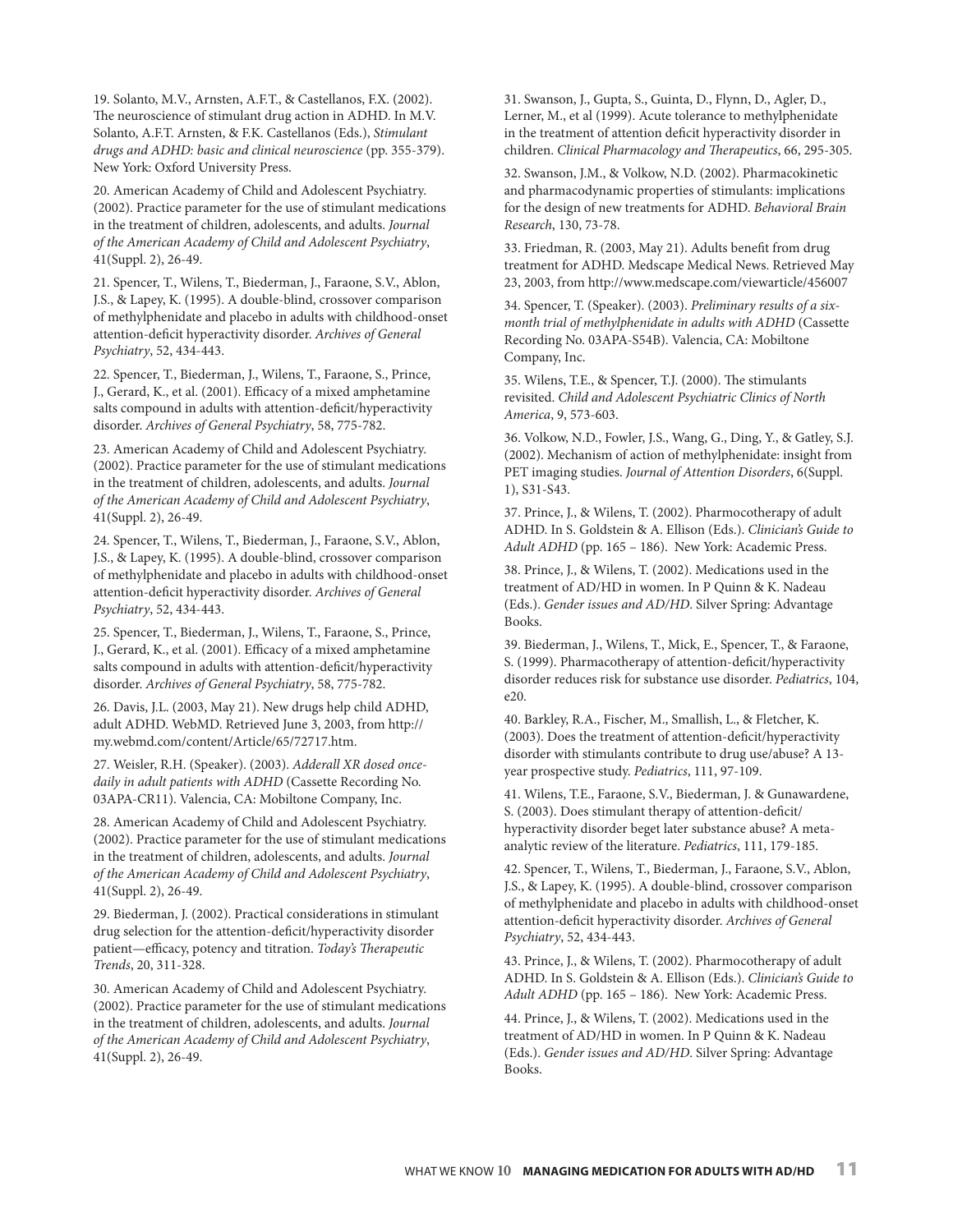45. Spencer, T., Wilens, T., Biederman, J., Faraone, S.V., Ablon, J.S., & Lapey, K. (1995). A double-blind, crossover comparison of methylphenidate and placebo in adults with childhood-onset attention-deficit hyperactivity disorder. *Archives of General Psychiatry*, 52, 434-443.

46. Biederman, J., & Spencer, T. (2002). Methylphenidate in treatment of adults with attention-deficit/hyperactivity disorder. *Journal of Attention Disorders*, 6(Suppl. 1), S101-S107.

47. Friedman, R. (2003, May 21). Adults benefit from drug treatment for ADHD. *Medscape Medical News*. Retrieved May 23, 2003, from http://www.medscape.com/viewarticle/456007

48. Spencer, T. (Speaker). (2003). *Preliminary results of a sixmonth trial of methylphenidate in adults with ADHD* (Cassette Recording No. 03APA-S54B). Valencia, CA: Mobiltone Company, Inc.

49. Focalin [tablets package insert (T2001-85)]. East Hanover, NJ: Novartis Pharmaceuticals Corp.

50. Focalin [product monograph]. East Hanover, NJ: Novartis Pharmaceuticals Corp.

51. American Academy of Child and Adolescent Psychiatry. (2002). Practice parameter for the use of stimulant medications in the treatment of children, adolescents, and adults. *Journal of the American Academy of Child and Adolescent Psychiatry*, 41(Suppl. 2), 26-49.

52. Biederman, J. (2002). Practical considerations in stimulant drug selection for the attention-deficit/hyperactivity disorder patient—efficacy, potency and titration. *Today's Therapeutic Trends*, 20, 311-328.

53. Metadate CD [capsule package insert (R549)]. Rochester, NY: Celltech Pharmaceutical, Inc.

54. Concerta [tablets package insert (0011791-1 PPI)]. Fort Washington, PA: McNeil Consumer Healthcare.

55. Ritalin LA [package insert (T2002-28)]. East Hanover, NJ: Novartis Pharmaceuticals Corp.

56. American Academy of Child and Adolescent Psychiatry. (2002). Practice parameter for the use of stimulant medications in the treatment of children, adolescents, and adults. *Journal of the American Academy of Child and Adolescent Psychiatry*, 41(Suppl. 2), 26-49.

57. Biederman, J. (2002). Practical considerations in stimulant drug selection for the attention-deficit/hyperactivity disorder patient—efficacy, potency and titration. *Today's Therapeutic Trends*, 20, 311-328.

58. Metadate CD [capsule package insert (R549)]. Rochester, NY: Celltech Pharmaceutical, Inc.

59. Concerta [tablets package insert (0011791-1 PPI)]. Fort Washington, PA: McNeil Consumer Healthcare.

60. Ritalin LA [package insert (T2002-28)]. East Hanover, NJ: Novartis Pharmaceuticals Corp.

61. Parker, P. (2002). Choosing the right extended release stimulant medication for adults with AD/HD. *Program book of the 14th annual CHADD international conference* (pp. 147-152). Landover, MD: CHADD.

62. Paterson, R., Douglas, C., Hallmayer, J., Hagan, J., & Krupenia, Z. (1999). A randomised, double-blind, placebocontrolled trial of dexamphetamine in adults with attention deficit hyperactivity disorder. *Australian and New Zealand Journal of Psychiatry*, 33, 494-502.

63. Spencer, T., Biederman, J., Wilens, T., Faraone, S., Prince, J., Gerard, K., et al. (2001). Efficacy of a mixed amphetamine salts compound in adults with attention-deficit/hyperactivity disorder. *Archives of General Psychiatry*, 58, 775-782.

64. American Academy of Child and Adolescent Psychiatry. (2002). Practice parameter for the use of stimulant medications in the treatment of children, adolescents, and adults. *Journal of the American Academy of Child and Adolescent Psychiatry*, 41(Suppl. 2), 26-49.

65. Solanto, M.V. (1998). Neuropsychopharmacological mechanisms of stimulant drug action in attention-deficit hyperactivity disorder: a review and integration. *Behavioral Brain Research*, 94, 127-152.

66. Solanto, M.V., Arnsten, A.F.T., & Castellanos, F.X. (2002). The neuroscience of stimulant drug action in ADHD. In M.V. Solanto, A.F.T. Arnsten, & F.K. Castellanos (Eds.), *Stimulant drugs and ADHD: basic and clinical neuroscience* (pp. 355-379). New York: Oxford University Press.

67. Wilens, T.E., & Spencer, T.J. (2000). The stimulants revisited. *Child and Adolescent Psychiatric Clinics of North America*, 9, 573-603.

68. Solanto, M.V. (1998). Neuropsychopharmacological mechanisms of stimulant drug action in attention-deficit hyperactivity disorder: a review and integration. *Behavioral Brain Research*, 94, 127-152.

69. Solanto, M.V., Arnsten, A.F.T., & Castellanos, F.X. (2002). The neuroscience of stimulant drug action in ADHD. In M.V. Solanto, A.F.T. Arnsten, & F.K. Castellanos (Eds.), *Stimulant drugs and ADHD: basic and clinical neuroscience* (pp. 355-379). New York: Oxford University Press.

70. Adderall XR [package insert (403952)]. Florence, KY: Shire US Inc.

71. Friedman, R. (2003, May 21). *Adults benefit from drug treatment for ADHD. Medscape Medical News*. Retrieved May 23, 2003, from http://www.medscape.com/viewarticle/456007

72. Spencer, T. (Speaker). (2003). *Preliminary results of a sixmonth trial of methylphenidate in adults with ADHD* (Cassette Recording No. 03APA-S54B). Valencia, CA: Mobiltone Company, Inc.

73. Sylvester, B. (2003, May 26). APA: Long-term use of extended-release Adderall appears safe, efficacious for adults with attention deficit hyperactivity disorder. *Doctor's Guide*. Retrieved June 3, 2003, from http://www.docguide.com.

74. Weisler, R.H., Biederman, J., Chrisman, A.K., Wilens, T.E., Spencer, T., Frazer, N., et al. (2003, May). *Long-term safety and efficacy of once-daily Adderall XR in adults with ADHD*. Poster session presented at the annual meeting of the American Psychiatric Association, San Francisco.

75. Focalin [tablets package insert (T2001-85)]. East Hanover, NJ: Novartis Pharmaceuticals Corp.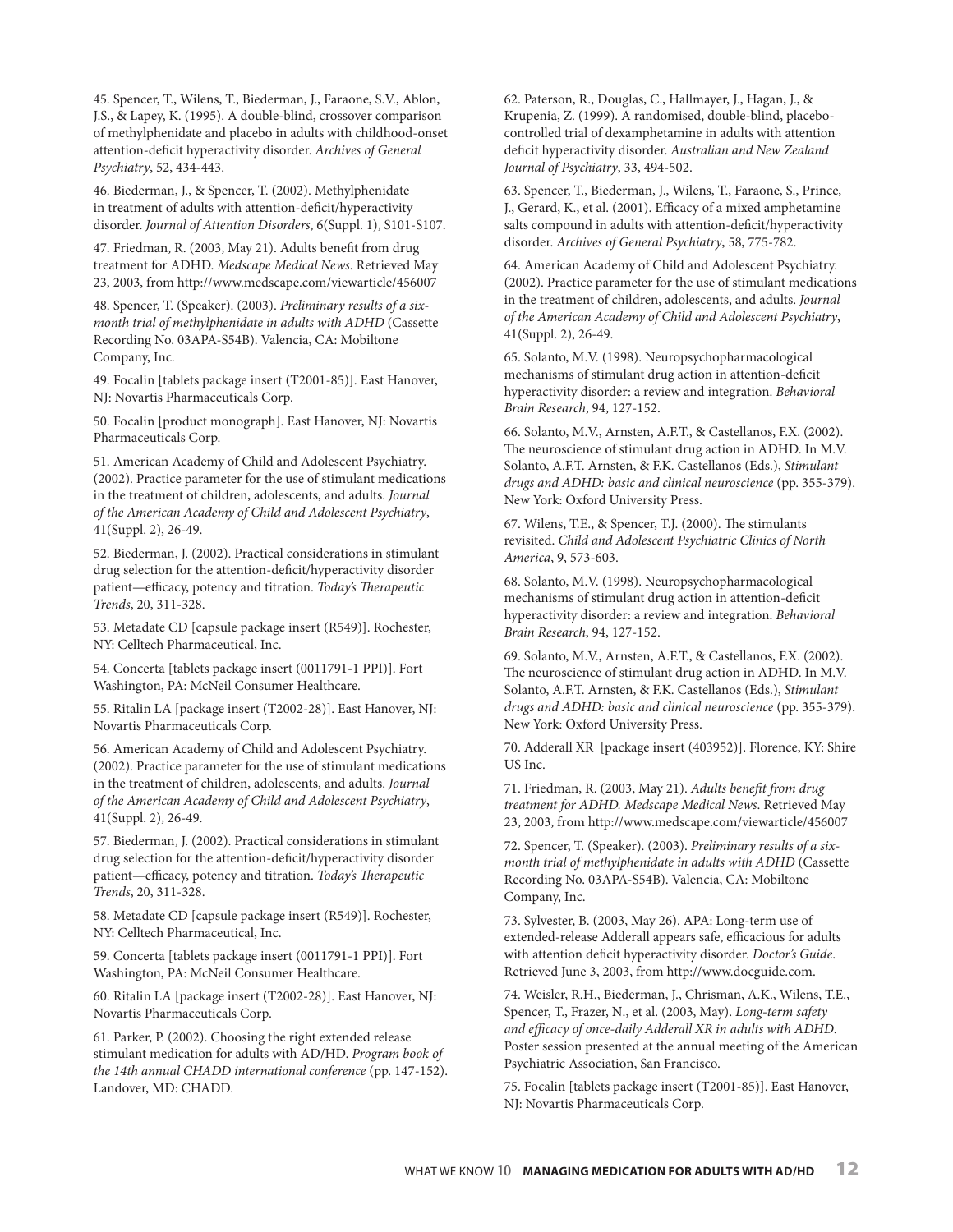76. Focalin [product monograph]. East Hanover, NJ: Novartis Pharmaceuticals Corp.

77. Metadate CD [capsule package insert (R549)]. Rochester, NY: Celltech Pharmaceutical, Inc.

78. Concerta [tablets package insert (0011791-1 PPI)]. Fort Washington, PA: McNeil Consumer Healthcare.

79. LA [package insert (T2002-28)]. East Hanover, NJ: Novartis Pharmaceuticals Corp.

80. Adderall XR [package insert (403952)]. Florence, KY: Shire US Inc.

81. Auiler, J.F., Liu, K., Lynch, J.M., & Gelotte, C.K. (2002). Effect of food on early drug exposure from extended-release stimulants: results from the Concerta, Adderall XR Food Evaluation (CAFÉ) study. *Current Medical Research and Opinion*, 18, 311-316.

82. Cylert [package insert (03-4964-R19)]. North Chicago, IL: Abbott Laboratories Inc.

83. Safer, D.J., Zito, J.M., & Gardner, J.E. (2001). Pemoline hepatotoxicity and postmarketing surveillance. *Journal of the American Academy of Child and Adolescent Psychiatry*, 40, 622- 629.

84. Wilens, T.E., Biederman, J., Spencer, T.J., Frazier, J., Prince, J., Bostic, J., et al. (1999). Controlled trial of high doses of pemoline for adults with attention deficit/hyperactivity disorder. *Journal of Clinical Psychopharmacology*, 19, 257-264.

85. Strattera [package insert (PV 3750AMP)]. Indianapolis, IN: Eli Lilly & Company.

86. Adler, L., Spencer, T., Reimherr, F., Michelson, D., Jones, D., & Milton, D. (2003, May). *Efficacy and safety of atomoxetine in long-term open label treatment of adults with ADHD*. Poster presented at the annual meeting of the American Psychiatric Association, San Francisco, CA.

87. Kratochvil, C.J., Heiligenstein, J.H., Dittmann, R., Spencer, T.J., Biederman, J., Wernicke, J., et al. (2002). Atomoxetine and methylphenidate treatment in children with ADHD: A prospective, randomized, open-label trial. *Journal of the American Academy of Child and Adolescent Psychiatry*, 41, 776-784.

88. [package insert (PV 3750AMP)]. Indianapolis, IN: Eli Lilly & Company.

89. Adler, L., Spencer, T., Reimherr, F., Michelson, D., Jones, D., & Milton, D. (2003, May). *Efficacy and safety of atomoxetine in long-term open label treatment of adults with ADHD*. Poster presented at the annual meeting of the American Psychiatric Association, San Francisco, CA.

90. Spencer, T.J. (Speaker). (2003). *Efficacy and safety of atomoxetine in adults with ADHD*. (Cassette Recording No. 03APA-CR11). Valencia, CA: Mobiltape Company, Inc.

91. Sylvester, B. (2003, May 23). APA: Atomoxetine safe and effective in long-term, open-label treatment of adults with ADHD. Doctor's Guide. Retrieved June 3, 2003, from http:// www.docguide.com

92. [package insert (PV 3750AMP)]. Indianapolis, IN: Eli Lilly & Company.

93. Spencer, T., & Biederman, J. (2002). Non-stimulant treatment for attention-deficit/hyperactivity disorder. *Journal of Attention Disorders*, 6 (Suppl.1), S108-S119.

94. Prince, J., & Wilens, T. (2002). Pharmacotherapy of adult ADHD. In S. Goldstein & A. Ellison (Eds.), *Clinician's guide to adult ADHD* (pp. 165-186). New York: Academic Press.

95. Prince, J., & Wilens, T. (2002). Medications used in the treatment of AD/HD in women. In P. Quinn & K. Nadeau (Eds.), *Gender issues and AD/HD*. Silver Spring: Advantage Books.

96. Wilens, T., Spencer, T., & Biederman, J. (2002). A review of the pharmacotherapy of adults with attention-deficit/ hyperactivity disorder. *Journal of Attention Disorders*, 5, 189- 202.

97. Wilens, T.E., Biederman, J., Prince, J., Spencer, T.J., Faraone, S.V., Warburton, R. et al. (1996). Six-week, double-blind, placebo-controlled study of desipramine for adult attention deficit hyperactivity disorder. *American Journal of Psychiatry*, 153, 1147-1153.

98. Prince, J., & Wilens, T. (2002). Pharmacotherapy of adult ADHD. In S. Goldstein & A. Ellison (Eds.), *Clinician's guide to adult ADHD* (pp. 165-186). New York: Academic Press.

99. Prince, J., & Wilens, T. (2002). Medications used in the treatment of AD/HD in women. In P. Quinn & K. Nadeau (Eds.), *Gender issues and AD/HD*. Silver Spring: Advantage Books.

100. Wilens, T., Spencer, T., & Biederman, J. (2002). A review of the pharmacotherapy of adults with attention-deficit/ hyperactivity disorder. *Journal of Attention Disorders*, 5, 189- 202.

101. Prince, J., & Wilens, T. (2002). Pharmacotherapy of adult ADHD. In S. Goldstein & A. Ellison (Eds.), *Clinician's guide to adult ADHD* (pp. 165-186). New York: Academic Press.

102. Prince, J., & Wilens, T. (2002). Medications used in the treatment of AD/HD in women. In P. Quinn & K. Nadeau (Eds.), *Gender issues and AD/HD*. Silver Spring: Advantage Books.

103. Wilens, T., Spencer, T., & Biederman, J. (2002). A review of the pharmacotherapy of adults with attention-deficit/ hyperactivity disorder. *Journal of Attention Disorders*, 5, 189- 202.

104. Wilens, T.E., Spencer, T.J., Biederman, J., Girard, K., Doyle, R., Prince, J. et al. (2001). A controlled clinical trial of bupropion for attention deficit hyperactivity disorder in adults. *American Journal of Psychiatry*, 158, 282-288.

105. Kuperman, S., Perry, P.J., Gaffney, G.R., Lund, B.C., Bever-Stille, K.A., Arndt, S., et al. (2001). Bupropion SR vs. methylphenidate vs. placebo for attention deficit hyperactivity disorder in adults. *Annals of Clinical Psychiatry*, 13, 129-134.

106. Wilens, T., Prince, J.B., Spencer, T., Van Patten, S.L., Doyle, R., Girard, K., et al. (2003). An open trial of bupropion for the treatment of adults with attention-deficit/hyperactivity disorder and bipolar disorder. *Biological Psychiatry* 54, 9-16.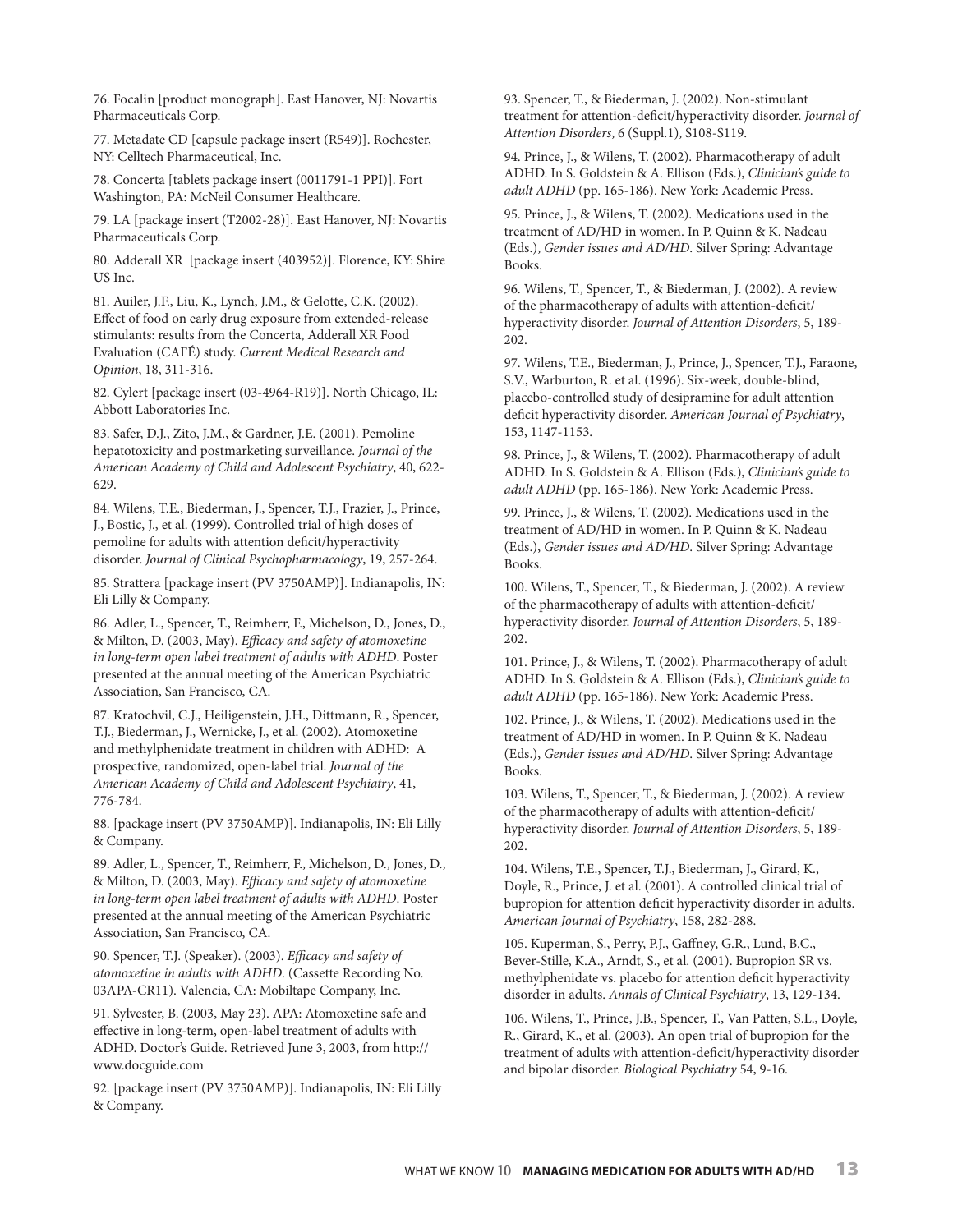107. Prince, J., & Wilens, T. (2002). Pharmacotherapy of adult ADHD. In S. Goldstein & A. Ellison (Eds.), *Clinician's guide to adult ADHD* (pp. 165-186). New York: Academic Press.

108. Prince, J., & Wilens, T. (2002). Medications used in the treatment of AD/HD in women. In P. Quinn & K. Nadeau (Eds.), *Gender issues and AD/HD*. Silver Spring: Advantage Books.

109. Wilens, T., Spencer, T., & Biederman, J. (2002). A review of the pharmacotherapy of adults with attention-deficit/ hyperactivity disorder. *Journal of Attention Disorders*, 5, 189- 202.

110. Findling, R.L., Schwartz, M.A., Flannery, D.J., & Manos, M.J. (1996). Venlafaxine in adults with attention-deficit/ hyperactivity disorder: an open clinical trial. *Journal of Clinical Psychiatry*, 57, 184-189.

111. Hornig-Rohan, M., & Amsterdam, J.D. (2002). Venlafaxine versus stimulant therapy in patients with dual diagnosis ADD and depression. *Progress in Neuro-Psychopharmacology & Biological Psychiatry*, 26, 585-589.

112. Prince, J., & Wilens, T. (2002). Pharmacotherapy of adult ADHD. In S. Goldstein & A. Ellison (Eds.), *Clinician's guide to adult ADHD* (pp. 165-186). New York: Academic Press.

113. Prince, J., & Wilens, T. (2002). Medications used in the treatment of AD/HD in women. In P. Quinn & K. Nadeau (Eds.), *Gender issues and AD/HD*. Silver Spring: Advantage Books.

114. Wilens, T., Spencer, T., & Biederman, J. (2002). A review of the pharmacotherapy of adults with attention-deficit/ hyperactivity disorder. *Journal of Attention Disorders*, 5, 189- 202.

115. Taylor, F.B., & Russo, J. (2001). Comparing guanfacine and dextroamphetamine for the treatment of adult attention-deficit/ hyperactivity disorder. *Journal of Clinical Psychopharmacology*, 21, 223-228.

116. Prince, J., & Wilens, T. (2002). Pharmacotherapy of adult ADHD. In S. Goldstein & A. Ellison (Eds.), *Clinician's guide to adult ADHD* (pp. 165-186). New York: Academic Press.

117. Prince, J., & Wilens, T. (2002). Medications used in the treatment of AD/HD in women. In P. Quinn & K. Nadeau (Eds.), *Gender issues and AD/HD*. Silver Spring: Advantage Books.

118. Wilens, T., Spencer, T., & Biederman, J. (2002). A review of the pharmacotherapy of adults with attention-deficit/ hyperactivity disorder. *Journal of Attention Disorders*, 5, 189- 202.

119. Taylor, F.B., & Russo, J. (2000). Efficacy of modafinil compared to dextroamphetamine for the treatment of attention deficit hyperactivity disorder in adults. *Journal of Adolescent Psychopharmacology*, 10, 311-320.

120. Robin, A. (2002). Lifestyle issues. In S. Goldstein & A. Ellison (Eds.), *Clinician's guide to adult ADHD* (pp. 280-291). New York: Academic Press.

121. Davis, J.L. (2003, May 21). New drugs help child ADHD, adult ADHD. WebMD. Retrieved June 3, 2003, from http:// my.webmd.com/content/Article/65/72717.htm.

122. Weisler, R.H. (Speaker). (2003). *Adderall XR dosed oncedaily in adult patients with ADHD* (Cassette Recording No. 03APA-CR11). Valencia, CA: Mobiltone Company, Inc.

123. Friedman, R. (2003, May 21). Adults benefit from drug treatment for ADHD. Medscape Medical News. Retrieved May 23, 2003, from http://www.medscape.com/viewarticle/456007

124. Spencer, T. (Speaker). (2003). *Preliminary results of a sixmonth trial of methylphenidate in adults with ADHD* (Cassette Recording No. 03APA-S54B). Valencia, CA: Mobiltone Company, Inc.

125. Michelson, D., Adler, L., Spencer, T., Reimherr, F.W., West, S.A., Allen, A.J., et al. (2003). Atomoxetine in adults with ADHD: Two randomized, placebo-controlled studies. *Biological Psychiatry*, 53, 112-120.

126. Sylvester, B. (2003, May 26). APA: Long-term use of extended-release Adderall appears safe, efficacious for adults with attention deficit hyperactivity disorder. *Doctor's Guide*. Retrieved June 3, 2003, from http://www.docguide.com.

127. Weisler, R.H., Biederman, J., Chrisman, A.K., Wilens, T.E., Spencer, T., Frazer, N., et al. (2003, May). *Long-term safety and efficacy of once-daily Adderall XR in adults with ADHD*. Poster session presented at the annual meeting of the American Psychiatric Association, San Francisco.

128. Adler, L., Spencer, T., Reimherr, F., Michelson, D., Jones, D., & Milton, D. (2003, May). *Efficacy and safety of atomoxetine in long-term open label treatment of adults with ADHD*. Poster presented at the annual meeting of the American Psychiatric Association, San Francisco, CA.

129. Spencer, T.J. (Speaker). (2003). *Efficacy and safety of atomoxetine in adults with ADHD*. (Cassette Recording No. 03APA-CR11). Valencia, CA: Mobiltape Company, Inc.

130. Sylvester, B. (2003, May 23). APA: Atomoxetine safe and effective in long-term, open-label treatment of adults with ADHD. Doctor's Guide. Retrieved June 3, 2003, from http:// www.docguide.com

131. Biederman, J., Faraone, S.V., Spencer, T., Wilens, T., Norman, D., Lapey, K.A., et al. (1993). Patterns of psychiatric comorbidity, cognition, and psychosocial functioning in adults with attention deficit hyperactivity disorder. *American Journal of Psychiatry*, 150, 1792-1798.

132. Prince, J., & Wilens, T. (2002). Pharmacotherapy of adult ADHD. In S. Goldstein & A. Ellison (Eds.), *Clinician's guide to adult ADHD* (pp. 165-186). New York: Academic Press.

133. Prince, J., & Wilens, T. (2002). Medications used in the treatment of AD/HD in women. In P. Quinn & K. Nadeau (Eds.), *Gender issues and AD/HD*. Silver Spring: Advantage Books.

134. American Academy of Child and Adolescent Psychiatry. (2002). Practice parameter for the use of stimulant medications in the treatment of children, adolescents, and adults. *Journal of the American Academy of Child and Adolescent Psychiatry*, 41(Suppl. 2), 26-49.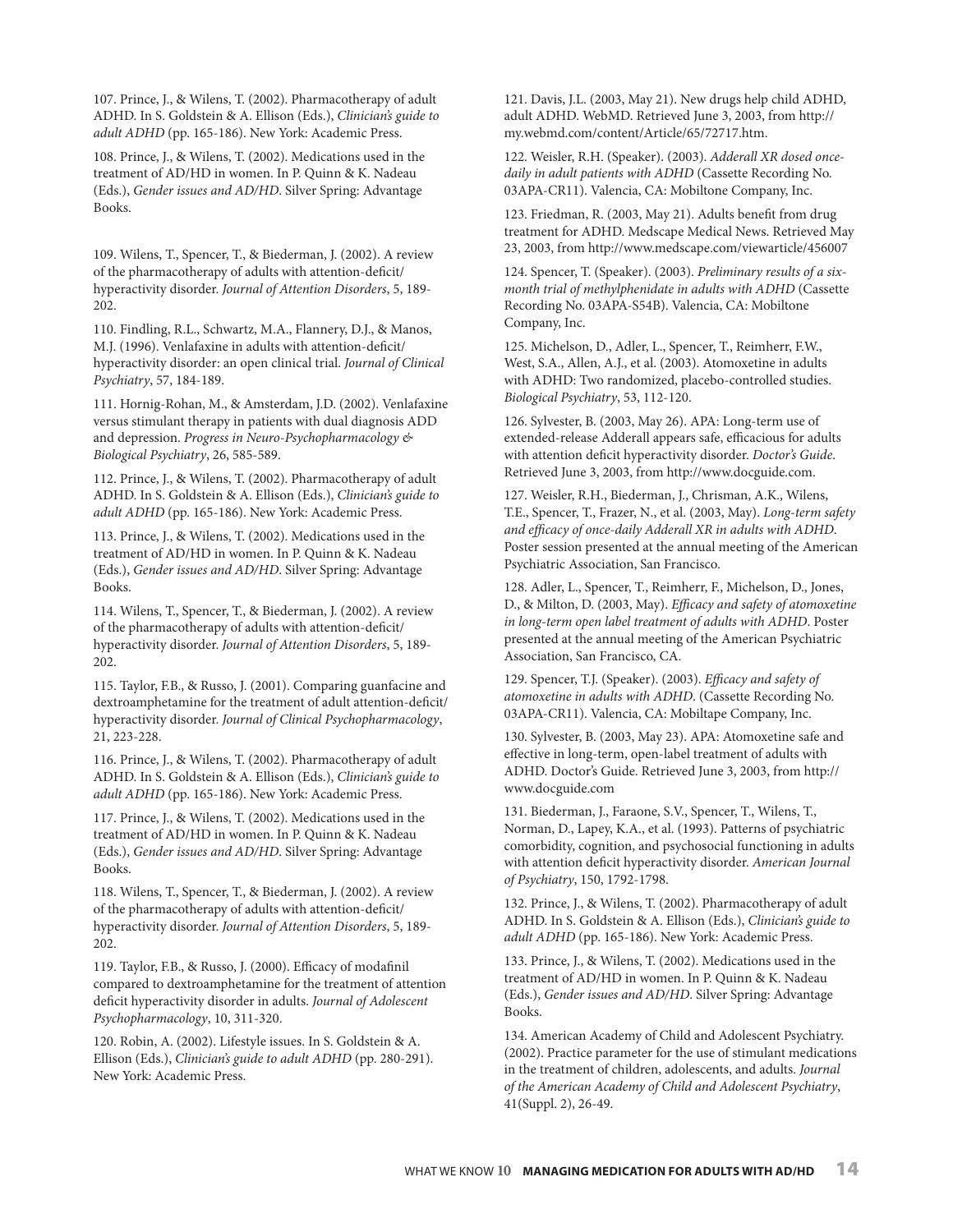135. Biederman, J., Wilens, T., Mick, E., Spencer, T., & Faraone, S. (1999). Pharmacotherapy of attention-deficit/hyperactivity disorder reduces risk for substance use disorder. *Pediatrics*, 104, e20.

136. Barkley, R.A., Fischer, M., Smallish, L., & Fletcher, K. (2003). Does the treatment of attention-deficit/hyperactivity disorder with stimulants contribute to drug use/abuse? A 13 year prospective study. *Pediatrics*, 111, 97-109.

137. Wilens, T.E., Faraone, S.V., Biederman, J. & Gunawardene, S. (2003). Does stimulant therapy of attention-deficit/ hyperactivity disorder beget later substance abuse? A metaanalytic review of the literature. *Pediatrics*, 111, 179-185.

*The information provided in this information and resource sheet was supported by Cooperative Agreement Number 1U38DD000335-01 from the Centers for Disease Control and Prevention (CDC). The contents are solely the responsibility of the authors and do not necessarily represent the official views of CDC. It was developed by the Attention Deficit Disorder Association, and approved by CHADD's Professional Advisory Board in 2004*

©2004 Children and Adults with Attention-Deficit/ Hyperactivity Disorder (CHADD).

Updated March 2008

Permission is granted to photocopy and freely distribute this What We Know sheet, provided that this document is reproduced in its entirety, including the CHADD and NRC names, logos and contact information.

For further information about AD/HD or CHADD, please contact:

#### **National Resource Center on AD/HD Children and Adults with Attention-Deficit/Hyperactivity Disorder** 8181 Professional Place, Suite 150 Landover, MD 20785 800-233-4050 **www.help4adhd.org**

Please also visit the CHADD Web site at **www.chadd.org.**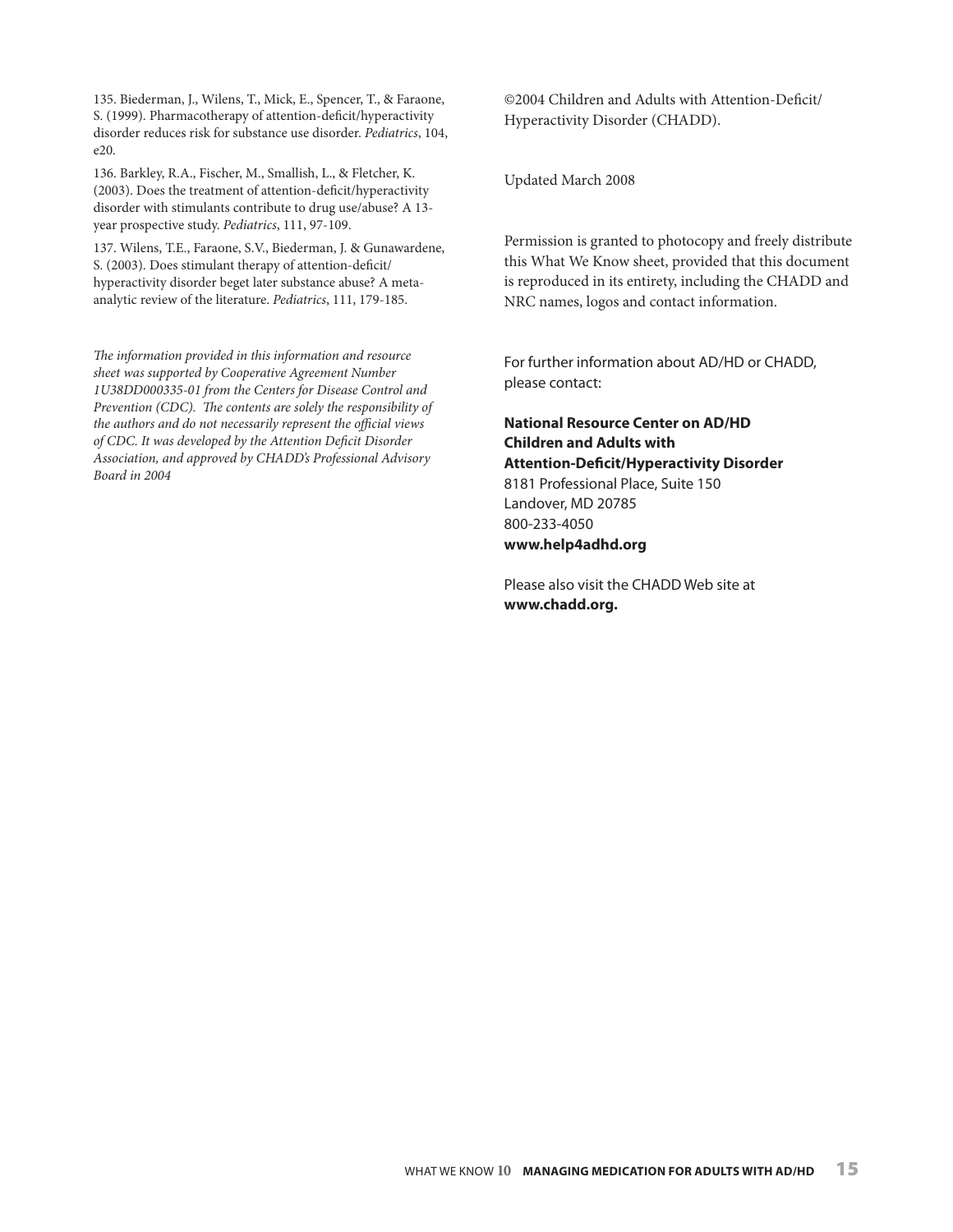**National**<br>Resource<br>Center<br>on AD HD<br>A<sup>program of CHADD</sup>

# **Medications Used in the Treatment of AD /HD**

| Generic Name                            | Names<br>Brand <sup>1</sup> | <b>Duration</b>                                                            | Form                        | Dosage Range                                                                                                                  | Common Side Effects                                                                                                                    |
|-----------------------------------------|-----------------------------|----------------------------------------------------------------------------|-----------------------------|-------------------------------------------------------------------------------------------------------------------------------|----------------------------------------------------------------------------------------------------------------------------------------|
|                                         |                             |                                                                            | <b>Stimulants</b>           |                                                                                                                               |                                                                                                                                        |
|                                         | Methylin<br>Ritalin         | 3-4 hours                                                                  | tablets                     | $10 \text{ mg}$<br>$ 20 \text{ mg}$<br>$5 \text{ mg}$                                                                         |                                                                                                                                        |
| Methylphenidate<br>Immediate release    | Methylin Chewables          | 3-4 hours                                                                  | tablets                     | $5 \text{ mg}$<br>$ 2.5 \text{ mg} $<br>$10 \text{ mg}$                                                                       | sleep disturbances, transient weight loss,<br>Moderate appetite suppression, mild<br>irritability, emergence of tics.                  |
|                                         | Methylin Solution           | 3-4 hours                                                                  | liquid solution             | $10 \text{ mg}/5 \text{ml}$<br>5 mg/5ml                                                                                       |                                                                                                                                        |
|                                         | Metadate ER<br>Methylin ER  | 6-8 hours                                                                  | tablets                     | $20 \text{ mg}$<br>$10 \text{ mg}$                                                                                            |                                                                                                                                        |
|                                         | Metadate CD                 | 8-10 hours                                                                 | capsules                    | $20\,\rm{mg}$<br>$10 \text{ mg}$<br>$30 \text{ mg}$                                                                           | sleep disturbances, transient weight loss,<br>Moderate appetite suppression, mild                                                      |
| Extended release                        | Ritalin LA                  | 8-10 hours                                                                 | capsules                    | $40 \text{ mg}$<br>$20 \text{ mg}$<br>$10\ \mathrm{mg}$<br>$30 \text{ mg}$                                                    | irritability, emergence of tics.                                                                                                       |
|                                         | Concerta                    | $10 - 12$                                                                  | tablet                      | $27\,\mathrm{mg}$<br>54 mg<br>$36 \text{ mg}$<br>$18 \text{ mg}$                                                              |                                                                                                                                        |
| Transdermal Patch                       | Daytrana                    | (9 hours applied +<br>up to three hours<br>after removal)<br>$10-12$ hours | transdermal<br><b>patch</b> | $15 \text{ mg}$<br>30mg<br>$\frac{10 \text{ mg}}{200 \text{ kg}}$<br>20mg                                                     | irritability, emergence of tics, skin irritation.<br>sleep disturbances, transient weight loss,<br>Moderate appetite suppression, mild |
| Methylphenidate SR<br>Sustained release | Ritalin SR                  | 4-8 hours                                                                  | tablet                      | $20 \text{ mg}$                                                                                                               | sleep disturbances, transient weight loss,<br>Moderate appetite suppression, mild<br>irritability, emergence of tics.                  |
| Dexmethylphenidate SR                   | Focalin                     | 4-6 hours                                                                  | tablets                     | $5 \text{ mg}$<br>$ 2.5 \text{ mg} $<br>$10 \ \mathrm{mg}$                                                                    | sleep disturbances, transient weight loss,<br>Moderate appetite suppression, mild<br>irritability, emergence of tics.                  |
| Extended release                        | Focalin XR                  | $6-10$ hours                                                               | capsule                     | $\begin{array}{c} 20 \text{ mg} \\ 40 \text{ mg} \end{array}$<br>$10\,\rm{mg}$<br>$30 \text{ mg}$<br> 15 mg<br>$\frac{3m}{2}$ | sleep disturbances, transient weight loss,<br>Moderate appetite suppression, mild<br>irritability, emergence of tics.                  |

@ National Resource Center on AD/HD: A Program of CHADD, 2008: Revised May, 2011 © National Resource Center on AD/HD: A Program of CHADD, 2008: Revised May, 2011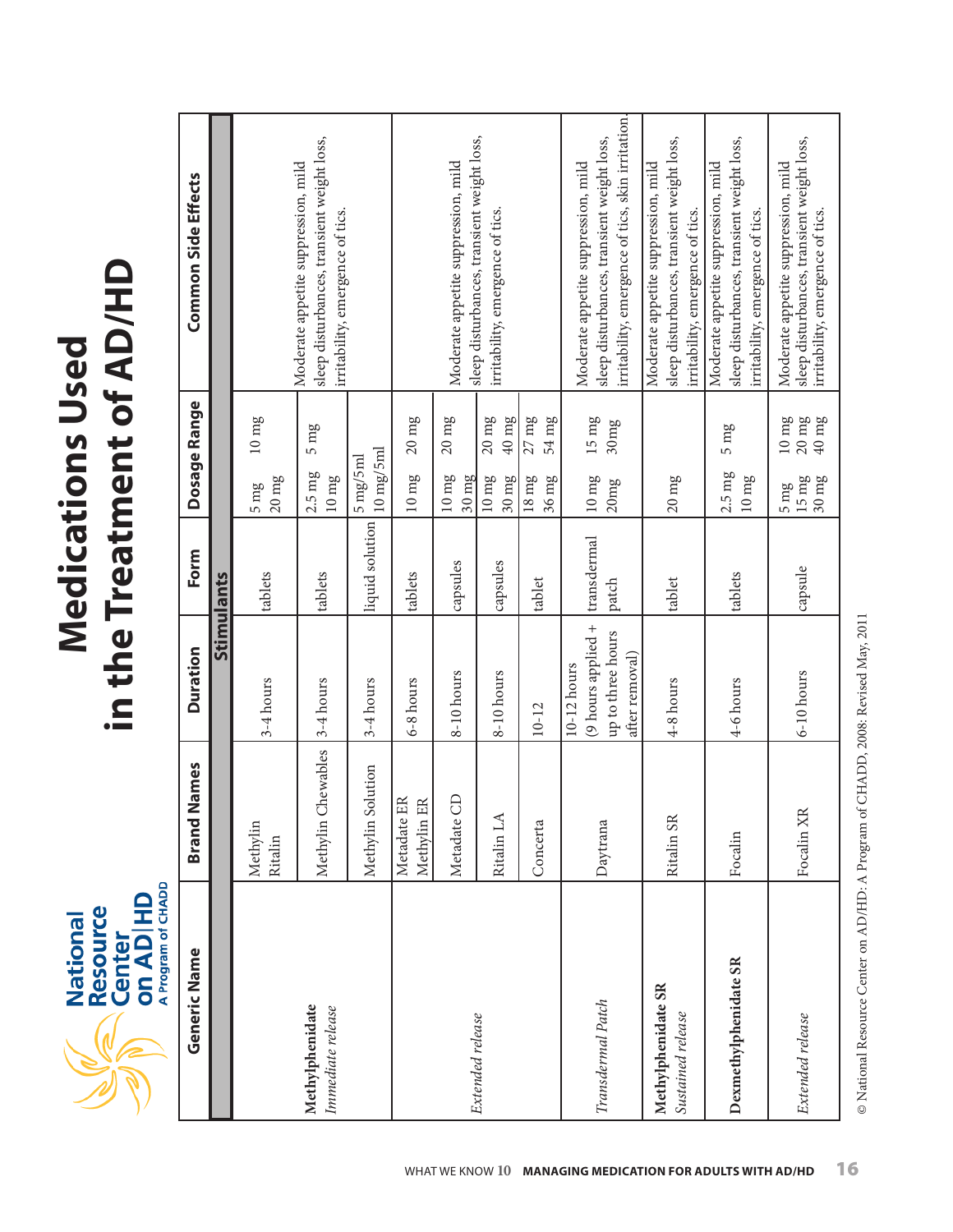| Dextroamphetamine                              | Dexedrine               | 4-6 hours     | tablet                           | $10 \ \mathrm{mg}$<br>$5 \text{ mg}$                                                                                                    | sleep disturbances, transient weight loss,<br>Moderate appetite suppression, mild                                                                                    |
|------------------------------------------------|-------------------------|---------------|----------------------------------|-----------------------------------------------------------------------------------------------------------------------------------------|----------------------------------------------------------------------------------------------------------------------------------------------------------------------|
| Short acting                                   | ProCentra               | 4-6 hours     | liquid                           | $5 \text{ mg/sml}$                                                                                                                      | irritability, emergence of tics.                                                                                                                                     |
| Intermediate acting                            | Dexedrine<br>Spansule   | 6-8 hours     | capsule                          | $10 \text{ mg}$<br>$15 \text{ mg}$<br>$5 \text{ mg}$                                                                                    | Same as for short-acting<br>dextroamphetamine                                                                                                                        |
| Lisdexamfetamine Dimesylate<br>Prodrug         | Vyvanse                 | $10-12$ hours | capsule                          | $50 \ \mathrm{mg}$<br>$60 \text{ mg}$<br>$70 \text{ mg}$<br>$20 \text{ mg}$<br>$30 \text{ mg}$<br>$40 \text{ mg}$                       | sleep disturbances, transient weight loss,<br>Moderate appetite suppression, mild<br>irritability, emergence of tics.                                                |
| Mixed Amphetamine salts<br>Intermediate acting | Adderall                | 4-6 hours     | tablets                          | $12.5 \text{ mg}$<br>$7.5 \text{ mg}$<br>$20~\mathrm{mg}$<br>$10 \ \mathrm{mg}$<br>$15 \text{ mg}$<br>$30 \text{ mg}$<br>$5 \text{ mg}$ | sleep disturbances, transient weight loss,<br>Moderate appetite suppression, mild<br>irritability, emergence of tics.                                                |
| Extended release                               | Adderall XR             | 8-12 hours    | capsule                          | $20~\mathrm{mg}$<br>$10\ \mathrm{mg}$<br>$30 \text{ mg}$<br>$15 \ \mathrm{mg}$<br>$25 \text{ mg}$<br>$5 \text{ mg}$                     | sleep disturbances, transient weight loss,<br>Moderate appetite suppression, mild<br>irritability, emergence of tics.                                                |
|                                                |                         |               | Nonstimulants                    |                                                                                                                                         |                                                                                                                                                                      |
| Extended release<br>Atomoxetine                | Strattera               | 24 hours      | capsule                          | $40 \:\rm mg$<br>$80~\mathrm{mg}$<br>$18 \mathrm{mg}$<br>$100 \text{ mg}$<br>$60 \text{ mg}$<br>$10 \ \mathrm{mg}$<br>$25 \text{ mg}$   | injury or possibly to suicidal ideation.<br>Nervousness, sleep problems, fatigue,<br>upset stomach, dizziness, dry mouth.<br>In rare cases, may lead to severe liver |
|                                                |                         |               | <b>Atypical Antidepressants</b>  |                                                                                                                                         |                                                                                                                                                                      |
|                                                | Wellbutrin              | 4-5 hours     | tablets                          | $100 \text{ mg}$<br>$75 \text{ mg}$                                                                                                     |                                                                                                                                                                      |
| Bupropion                                      | <b>SR</b><br>Wellbutrin | 12 hours      | tablets                          | $150 \text{ mg}$<br>$100~\mathrm{mg}$<br>$200~\mathrm{mg}$                                                                              | Difficulty sleeping, headache, and in rare<br>cases, seizures.                                                                                                       |
|                                                | XL<br>Wellbutrin        | 24 hours      | tablets                          | $300 \text{ mg}$<br>$150 \text{ mg}$                                                                                                    |                                                                                                                                                                      |
|                                                |                         |               | <b>Tricyclic Antidepressants</b> |                                                                                                                                         |                                                                                                                                                                      |
| Imipramine                                     | Tofranil                | 8-24 hours    | tablets                          | $25 \ \mathrm{mg}$<br>$10 \text{ mg}$<br>$50 \text{ mg}$                                                                                | Nervousness, sleep problems, fatigue, upset<br>stomach, dizziness, dry mouth, accelerated<br>heart rate, possible risk of cardiac<br>arrhythmias.                    |
|                                                |                         |               |                                  |                                                                                                                                         |                                                                                                                                                                      |